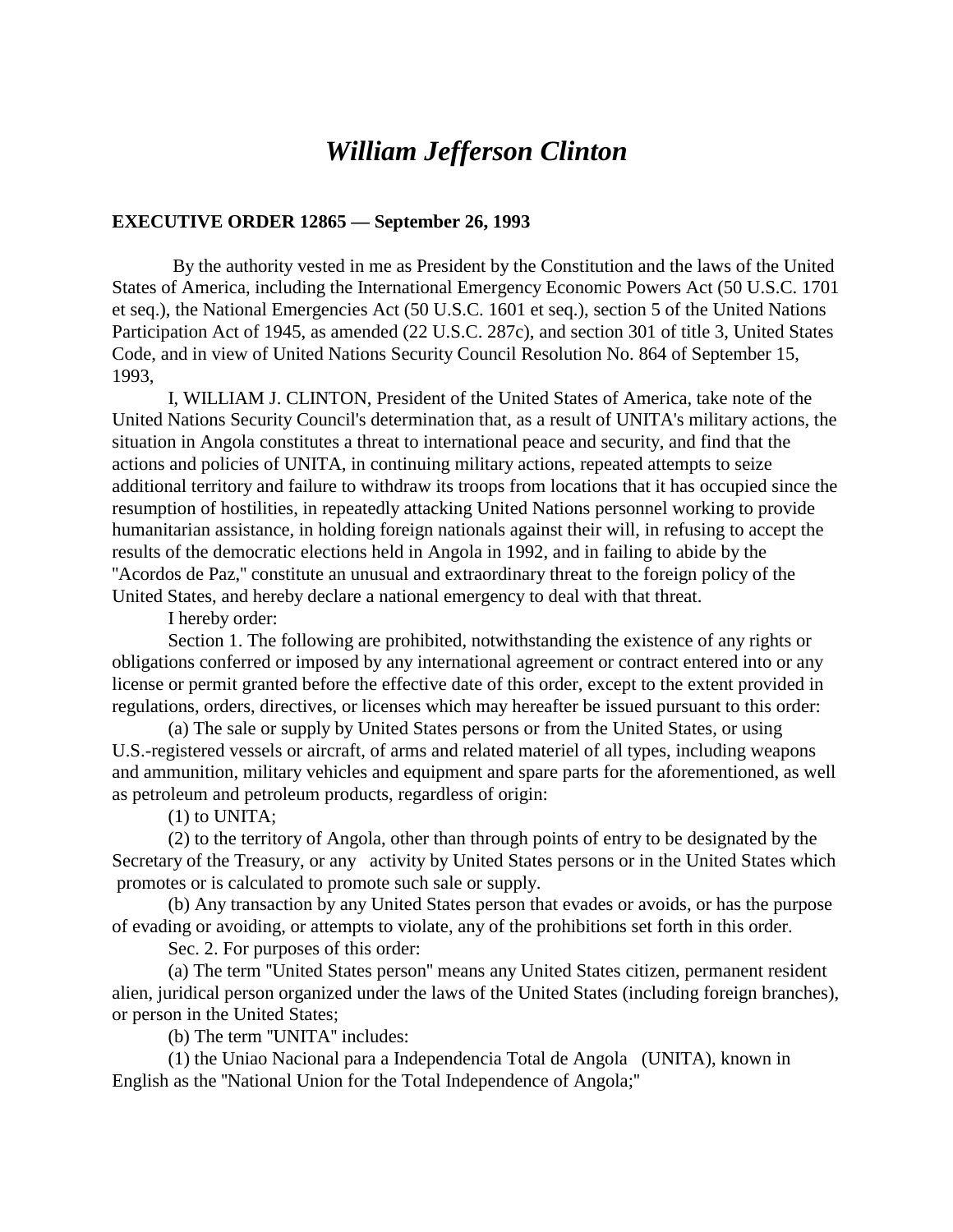(2) the Forcas Armadas para a Liberacao de Angola (FALA), known in English as the "Armed Forces for the Liberation of Angola;" and

(3) any person acting or purporting to act for or on behalf of any of the foregoing, including the Free Angola Information Service, Inc.

Sec. 3. The Secretary of the Treasury, in consultation with the Secretary of State, is hereby authorized to take such actions, including the promulgation of rules and regulations, and to employ all powers granted to the President by the International Emergency Economic Powers Act (50 U.S.C. 1701 et seq.) and the United Nations Participation Act (22 U.S.C. 287 et seq.) as may be necessary to carry out the purpose of this order. The Secretary of the Treasury may redelegate any of these functions to other officers and agencies of the United States Government.

Sec. 4. Nothing contained in the order shall be construed to supersede the requirements established under the Arms Export Control Act (22 U.S.C. 2751 et seq.) and the Export Administration Act (50 U.S.C. App. 2401 et seq.) to obtain licenses for the exportation from the United States or from a third country of any goods, data, or services subject to the export jurisdiction of the Department of State or the Department of Commerce.

Sec. 5. All Federal agencies are hereby directed to take all appropriate measures within their authority to carry out the provisions of this order, including suspension or termination of licenses or other authorizations in effect as of the date of this order.

Sec. 6. Nothing contained in this order shall create any right or benefit, substantive or procedural, enforceable by any party against the United States, its agencies or instrumentalities, its officers or employees, or any other person.

Sec. 7. (a) This order shall take effect immediately.

(b) This order shall be transmitted to the Congress and published in the Federal Register. William J. Clinton

## **EXECUTIVE ORDER 12868 — September 30, 1993**

By the authority vested in me as President by the Constitution and the laws of the United States of America, including section 203 of the International Emergency Economic Powers Act (50 U.S.C. 1702), the National Emergencies Act (50 U.S.C. 1601 et seq.), the Export Administration Act of 1979, as amended (50 U.S.C. App. 2401 et seq.), and section 301 of title 3 of the United States Code,

I, William J. Clinton, President of the United States of America, find that the proliferation of nuclear, biological and chemical weapons, and of the means of delivering such weapons, constitutes an unusual and extraordinary threat to the national security, foreign policy, and economy of the United States, and hereby declare a national emergency to deal with that threat.

Accordingly, in light of the revocation of Executive Order No. 12730 of September 30, 1990, and in order to limit the participation by United States persons in weapons proliferation activities, it is hereby ordered as follows:

Section 1. The Secretary of Commerce, in consultation with the Secretary of State, is hereby authorized and directed to take such actions, including the promulgation of rules, regulations, and amendments thereto, as may be necessary to continue to regulate the activities of United States persons in order to prevent their participation in activities that could contribute to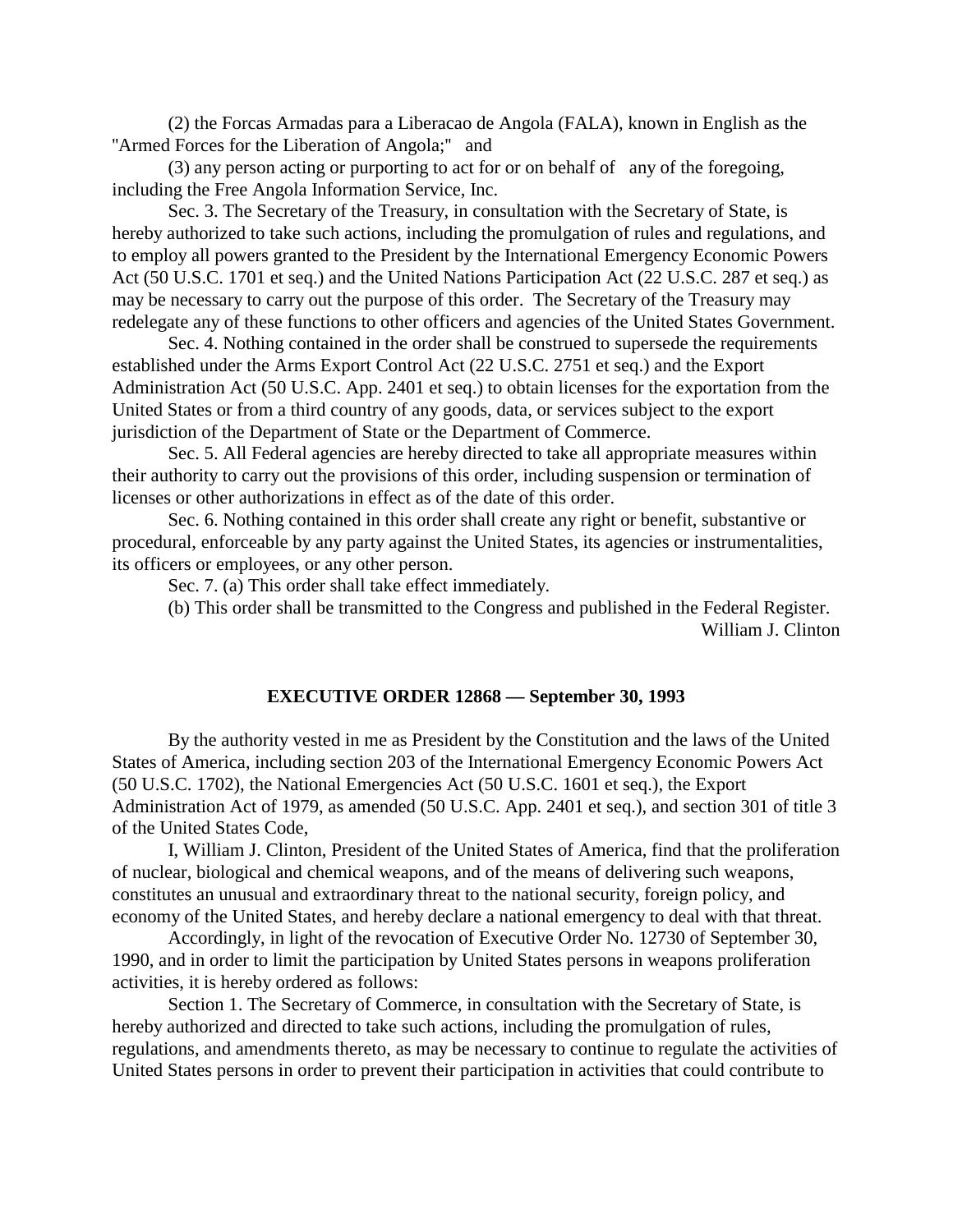the proliferation of weapons of mass destruction and the means of their delivery, as provided in the Export Administration Regulations, set forth at 15 CFR sections 768–799 (1993).

Section 2. Nothing in this order is intended to affect the continued effectiveness of any rules, regulations, orders, licenses, or other forms of administrative action issued, taken, or continued in effect heretofore or hereafter under the authority of the Export Administration Act, or the authorities provided under Executive Order No. 12730 of September 30, 1990, and Executive Order No. 12735 of November

16, 1990.

Section 3. This order shall take effect immediately.

William J. Clinton

#### **EXECUTIVE ORDER 12924 — August 19, 1994**

By the authority vested in me as President by the Constitution and the laws of the United States of America, including but not limited to section 203 of the International Emergency Economic Powers Act (''Act'') (50 U.S.C. 1702),

I, William J. Clinton, President of the United States of America, find that the unrestricted access of foreign parties to U.S. goods, technology, and technical data and the existence of certain boycott practices of foreign nations, in light of the expiration of the Export Administration Act of 1979, as amended (50 U.S.C. App. 2401 et seq.), constitute an unusual and extraordinary threat to the national security, foreign policy, and economy of the United States and hereby declare a national emergency with respect to that threat.

Accordingly, in order (a) to exercise the necessary vigilance over exports and activities affecting the national security of the United States; (b) to further significantly the foreign policy of the United States, including its policy with respect to cooperation by U.S. persons with certain foreign boycott activities, and to fulfill its international responsibilities; and (c) to protect the domestic economy

from the excessive drain of scarce materials and reduce the serious economic impact of foreign demand, it is hereby ordered as follows:

Section 1. To the extent permitted by law, the provisions of the Export Administration Act of 1979, as amended, and the provisions for administration of the Export Administration Act of 1979, as amended, shall be carried out under this order so as to continue in full force and effect and amend, as necessary, the export control system heretofore maintained by the Export Administration regulations issued under the Export Administration Act of 1979, as amended. The delegations of authority set forth in Executive Order No. 12002 of July 7, 1977, as amended by Executive Order No. 12755 of March 12, 1991; Executive Order No. 12214 of May 2, 1980; Executive Order No. 12735 of November 16, 1990; and Executive Order No. 12851 of June 11, 1993, shall be incorporated in this order and shall apply to the exercise of authorities under this order.

Sec. 2. All rules and regulations issued or continued in effect by the Secretary of Commerce under the authority of the Export Administration Act of 1979, as amended, including those published in Title 15, Subtitle B, Chapter VII, Subchapter C, of the Code of Federal Regulations, Parts 768 through 799, and all orders, regulations, licenses, and other forms of administrative action issued, taken, or continued in effect pursuant thereto, shall, until amended or revoked by the Secretary of Commerce, remain in full force and effect as if issued or taken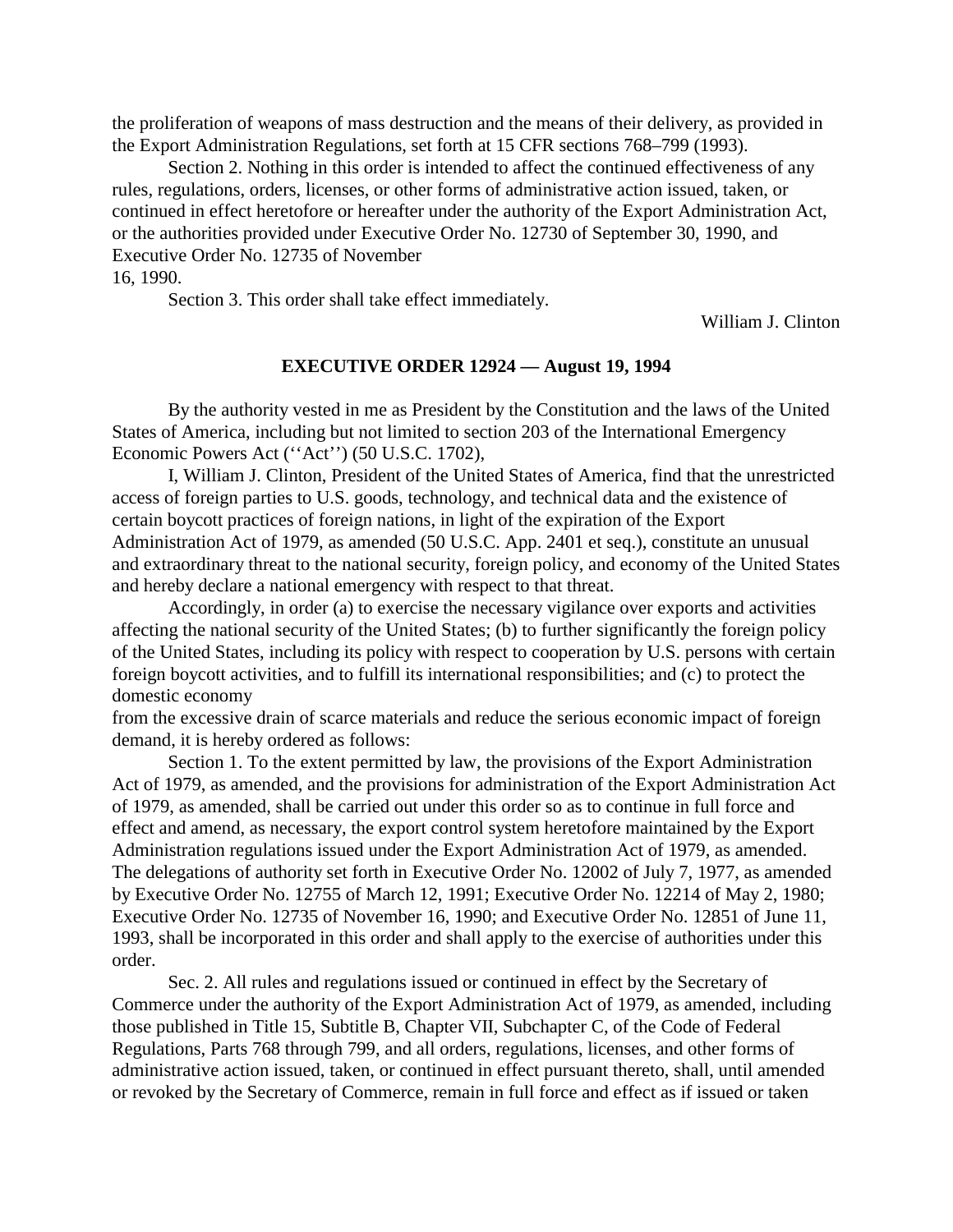pursuant to this order, except that the provisions of sections 203(b)(2) and 206 of the Act (50 U.S.C. 1702(b)(2) and 1705) shall control over any inconsistent provisions in the regulations. Nothing in this section shall affect the continued applicability of administrative sanctions provided for by the regulations described above.

Sec. 3. Provisions for administration of section 38(e) of the Arms Export Control Act (22 U.S.C. 2778(e)) may be made and shall continue in full force and effect until amended or revoked under the authority of section 203 of the Act (50 U.S.C. 1702). To the extent permitted by law, this order also shall constitute authority for the issuance and continuation in full force and effect of all rules and regulations by the President or his delegate, and all orders, licenses, and other forms of administrative actions issued, taken, or continued in effect pursuant thereto, relating to the administration of section 38(e).

Sec. 4. Executive Order No. 12923 of June 30, 1994, is revoked, and that declaration of emergency is rescinded. The revocation of Executive Order No. 12923 shall not affect any violation of any rules, regulations, orders, licenses, and other forms of administrative action under that order that occurred during the period the order was in effect.

Sec. 5. This order shall be effective as of midnight between August 20, 1994, and August 21, 1994, and shall remain in effect until terminated.

William J. Clinton

# **EXECUTIVE ORDER 12930 — September 29, 1994**

By the authority vested in me as President by the Constitution and the laws of the United States of America, including section 203 of the International Emergency Economic Powers Act (50 U.S.C. 1702), the National Emergencies Act (50 U.S.C. 1601 et seq.), and section 301 of title 3 of the United States Code,

I, William J. Clinton, President of the United States of America, find that the proliferation of nuclear, biological, and chemical weapons, and of the means of delivering such weapons, constitutes an unusual and extraordinary threat to the national security, foreign policy, and economy of the United States, and hereby declare a national emergency to deal with that threat. Accordingly, in order to limit the participation by United States persons in weapons proliferation activities, it is hereby ordered as follows:

Section 1. The Secretary of Commerce, in consultation with the Secretary of State, is hereby authorized and directed to take such actions, including the promulgation of rules, regulations, and amendments thereto, as may be necessary to continue to regulate the activities of United States persons in order to prevent their participation in activities that could contribute to the proliferation of weapons of mass destruction and the means of their delivery, as provided in the Export Administration Regulations, set forth at 15 CFR Parts 768–799 (1994).

Sec. 2. Any rules, regulations, orders, licenses, or other forms of administrative action issued, taken, or continued in effect heretofore or hereafter under the authority of the Export Administration Act, or the authorities provided under Executive Order No. 12868 on September 30, 1993, are hereby continued in effect unless altered, modified, or rescinded by the Secretary of Commerce pursuant to section 1 of this order.

Sec. 3. Executive Order No. 12868 is revoked and this order shall take effect at 11:59 p.m. on September 29, 1994.

William J. Clinton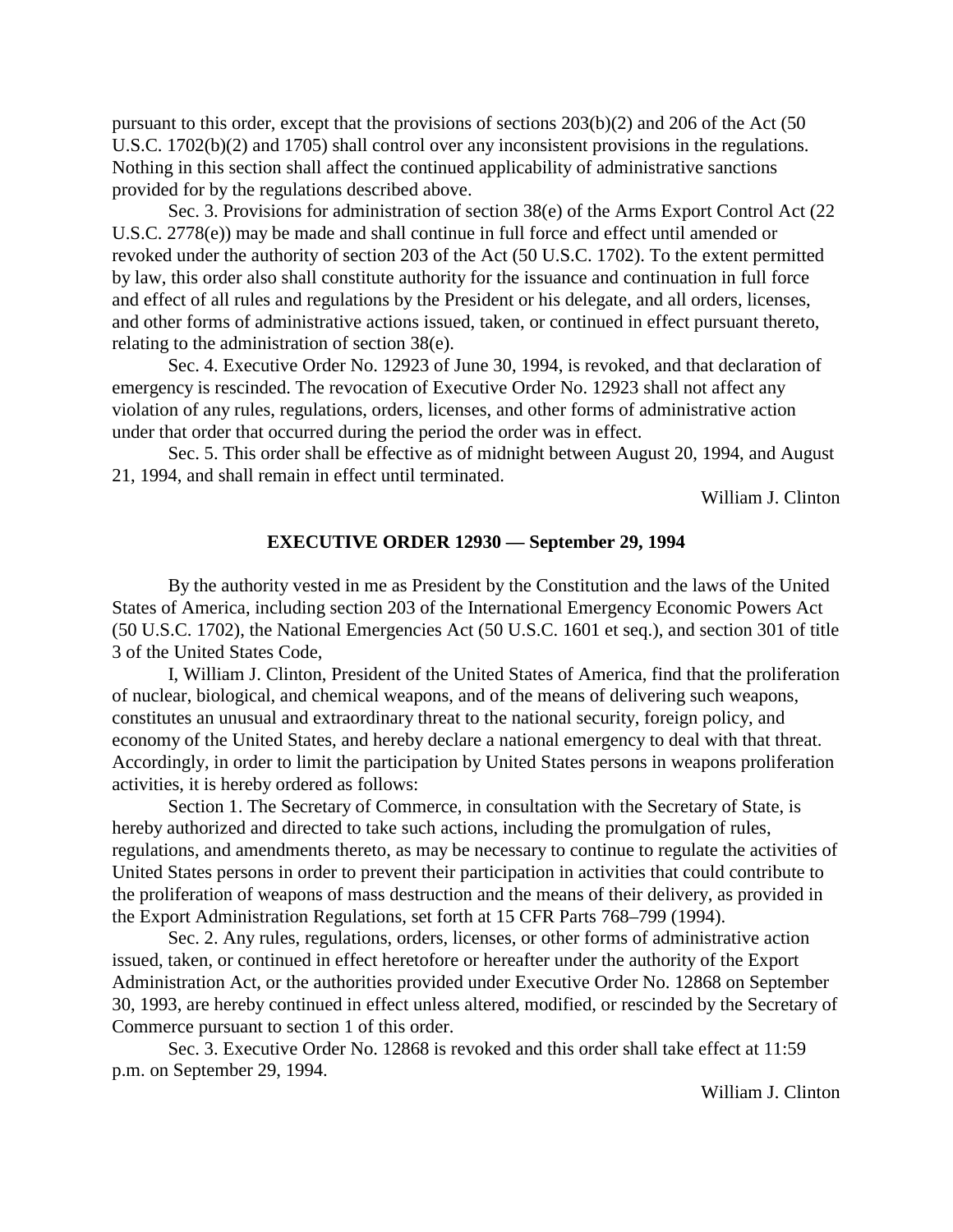## **EXECUTIVE ORDER 12934 — October 25, 1994**

By the authority vested in me as President by the Constitution and the laws of the United States of America, including the International Emergency Economic Powers Act (50 U.S.C. 1701 et seq.), the National Emergencies Act (50 U.S.C. 1601 et seq.), section 5 of the United Nations Participation Act of 1945, as amended (22 U.S.C. 287c), and section 301 of title 3, United States Code, in view of United Nations Security Council Resolution 942 of September 23, 1994, and in order to take additional steps with respect to the crisis in the former Yugoslavia, I hereby expand the scope of the national emergency declared in Executive Order No. 12808 to address the unusual and extraordinary threat to the national security, foreign policy, and economy of the United States posed by the actions and policies of the Bosnian Serb forces and the authorities in the territory that they control, including their refusal to accept the proposed territorial settlement of the conflict in the Republic of Bosnia and Herzegovina.

I, William J. Clinton, President of the United States of America, hereby order:

Section 1. Notwithstanding the existence of any rights or obligations conferred or imposed by any international agreement or any contract entered into or any license or permit granted before the effective date of this order, except to the extent provided in regulations, orders, directives, or licenses, which may hereafter be issued pursuant to this order, all property and interests in property of: (a) the Bosnian Serb military and paramilitary forces and the authorities in those areas of the Republic of Bosnia and Herzegovina under the control of those forces;

(b) any entity, including any commercial, industrial, or public utility undertaking, organized or located in those areas of the Republic of Bosnia and Herzegovina under the control of Bosnian Serb forces;

(c) any entity, wherever organized or located, which is owned or controlled directly or indirectly by any person in, or resident in, those areas of the Republic of Bosnia and Herzegovina under the control of Bosnian Serb forces;

(d) any person acting for or on behalf of any person included within the scope of paragraph (a), (b), or (c) of this section; that are in the United States, that hereafter come within the United States, or that are or hereafter come within the possession or control of United States persons, including their overseas branches, are blocked.

Sec. 2. Notwithstanding the existence of any rights or obligations conferred or imposed by any international agreement or any contract entered into or any license or permit granted before the effective date of this order, except to the extent provided in regulations, orders, directives, or licenses, which may hereafter be issued pursuant to this order:

(a) the provision or exportation of services to those areas of the Republic of Bosnia and Herzegovina under the control of Bosnian Serb forces, or to any person for the purpose of any business carried on in those areas, either from the United States or by a United States person, is prohibited; and

(b) No vessel registered in the United States or owned or controlled by a United States person, other than a United States naval vessel, may enter the riverine ports of those areas of the Republic of Bosnia and Herzegovina under the control of Bosnian Serb forces.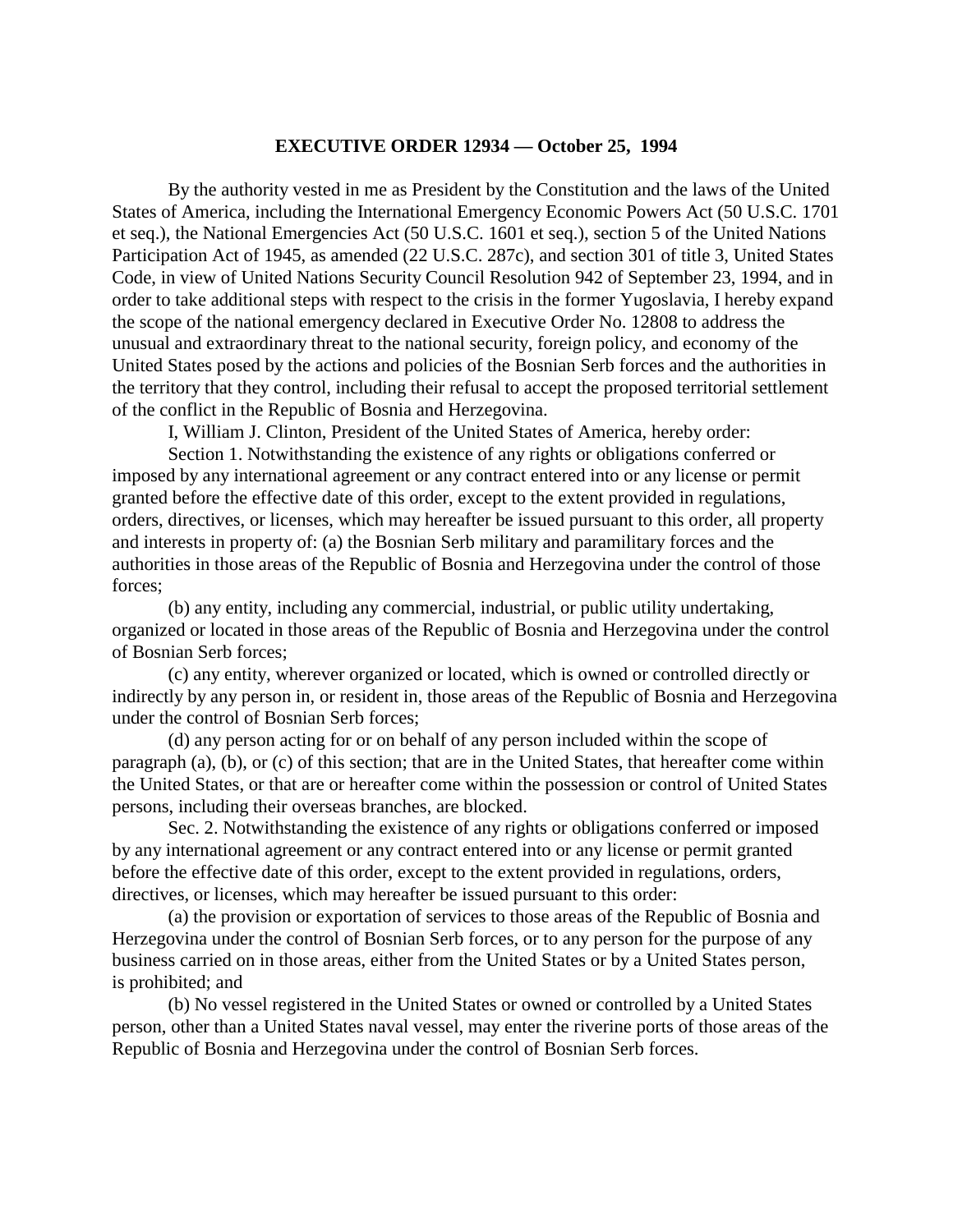Sec. 3. Any transaction by any United States person that evades or avoids, or has the purpose of evading or avoiding, or attempts to violate, any of the prohibitions set forth in this order is prohibited.

Sec. 4. The Secretary of the Treasury, in consultation with the Secretary of State, is hereby authorized to take such actions, including the promulgation of rules and regulations, and to employ all powers granted to me by the International Emergency Economic Powers Act and the United Nations Participation Act of 1945, as amended, as may be necessary to carry out the purposes of this order. The Secretary of the Treasury may redelegate the authority set forth in this order to other officers and agencies of the United States Government, all agencies of which are hereby directed to take all appropriate measures within their authority to carry out the provisions of this order, including suspension or termination of licenses or other authorizations in effect as of the date of this order.

Sec. 5. Nothing in this order shall apply to activities related to the United Nations Protection Force, the International Conference on the Former Yugoslavia, or the European Community Monitoring Missions.

Sec. 6. For the purposes of this order:

(a) The term ``person'' means an individual or entity;

(b) The term ``entity'' means a corporation, partnership, association, or other organization;

(c) The term ``United States person'' is as defined in section 5 of Executive Order No. 12810.

Sec. 7. Nothing contained in this order shall create any right or benefit, substantive or procedural, enforceable by any party against the United States, its agencies or instrumentalities, its officers or employees, or any other person.

Sec. 8. (a) This order shall take effect at 11:59 p.m. eastern daylight time on October 25, 1994.

(b) This order shall be transmitted to the Congress and published in the Federal Register. William J. Clinton

#### **EXECUTIVE ORDER 12938 — November 14, 1994**

By the authority vested in me as President by the Constitution and the laws of the United States of America, including the International Emergency Economic Powers Act (50 U.S.C. 1701 et seq.), the National Emergencies Act (50 U.S.C. 1601 et seq.), the Arms Export Control Act, as amended (22 U.S.C. 2751 et seq.), Executive Orders Nos. 12851 and 12924, and section 301 of title 3, United States Code,

I, William J. Clinton, President of the United States of America, find that the proliferation of nuclear, biological, and chemical weapons (``weapons of mass destruction'') and of the means of delivering such weapons, constitutes an unusual and extraordinary threat to the national security, foreign policy, and economy of the United States, and hereby declare a national emergency to deal with that threat.

Accordingly, I hereby order:

Section 1. International Negotiations. It is the policy of the United States to lead and seek multilaterally coordinated efforts with other countries to control the proliferation of weapons of mass destruction and the means of delivering such weapons. Accordingly, the Secretary of State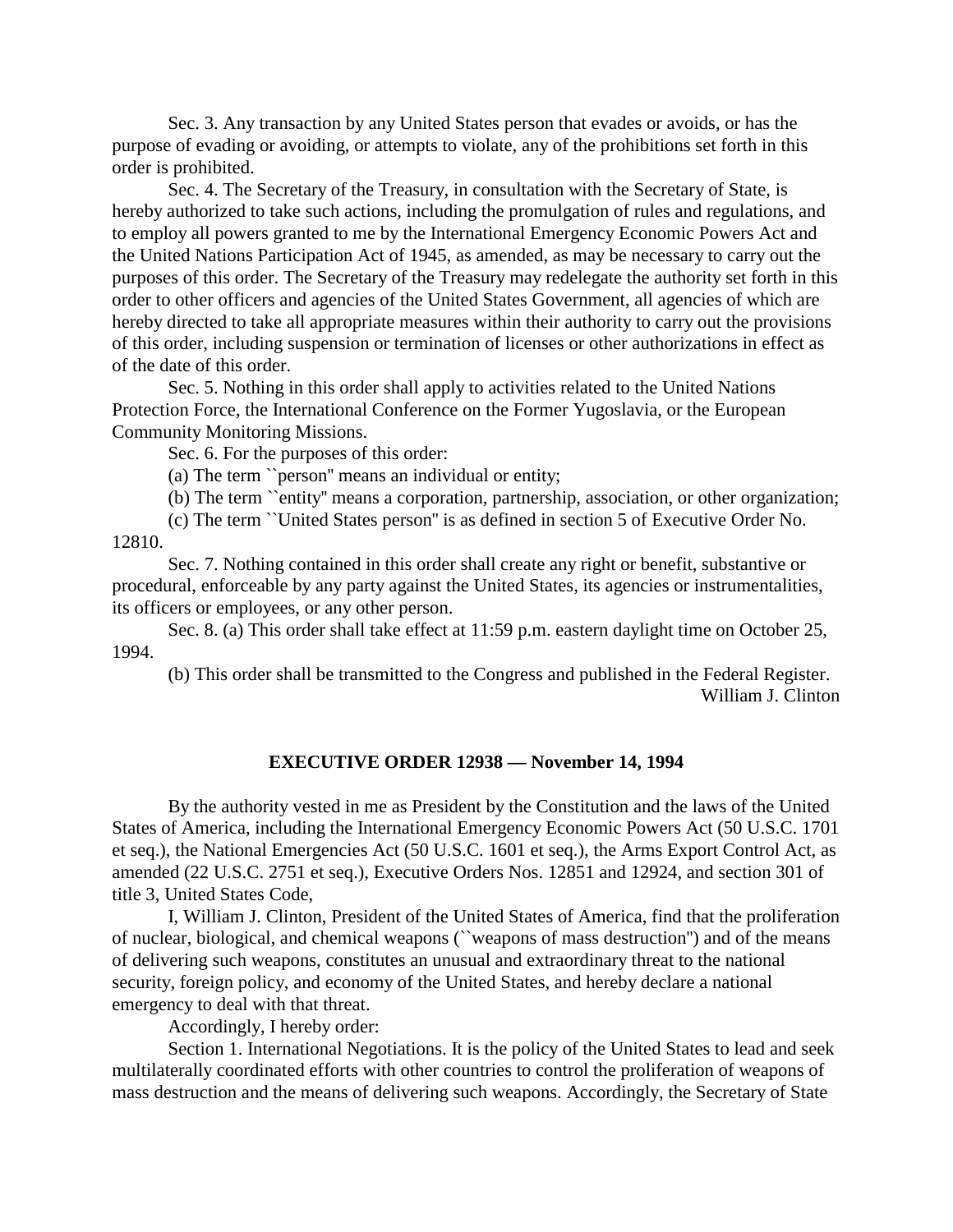shall cooperate in and lead multilateral efforts to stop the proliferation of weapons of mass destruction and their means of delivery.

Sec. 2. Imposition of Controls. As provided herein, the Secretary of State and the Secretary of Commerce shall use their respective authorities, including the Arms Export Control Act and the International Emergency Economic Powers Act, to control any exports, to the extent they are not already controlled by the Department of Energy and the Nuclear Regulatory Commission, that either Secretary determines would assist a country in acquiring the capability to develop, produce, stockpile, deliver, or use weapons of mass destruction or their means of delivery. The Secretary of State shall pursue early negotiations with foreign governments to adopt effective measures comparable to those imposed under this order.

Sec. 3. Department of Commerce Controls. (a) The Secretary of Commerce shall prohibit the export of any goods, technology, or services subject to the Secretary's export jurisdiction that the Secretary of Commerce determines, in consultation with the Secretary of State, the Secretary of Defense, and other appropriate officials, would assist a foreign country in acquiring the capability to develop, produce, stockpile, deliver, or use weapons of mass destruction or their means of delivery. The Secretary of State shall pursue early negotiations with foreign governments to adopt effective measures comparable to those imposed under this section.

(b) Subsection (a) of this section will not apply to exports relating to a particular category of weapons of mass destruction (i.e., nuclear, chemical, or biological weapons) if their destination is a country with whose government the United States has entered into a bilateral or multilateral arrangement for the control of that category of weapons of mass destruction-related goods (including delivery systems) and technology, or maintains domestic export controls comparable to controls that are imposed by the United States with respect to that category of goods and technology, or that are otherwise deemed adequate by the Secretary of State.

(c) The Secretary of Commerce shall require validated licenses to implement this order and shall coordinate any license applications with the Secretary of State and the Secretary of Defense.

(d) The Secretary of Commerce, in consultation with the Secretary of State, shall take such actions, including the promulgation of rules, regulations, and amendments thereto, as may be necessary to continue to regulate the activities of United States persons in order to prevent their participation in activities that could contribute to the proliferation of weapons of mass destruction or their means of delivery, as provided in the Export Administration Regulations, set forth in Title 15, Chapter VII, Subchapter C, of the Code of Federal Regulations, Parts 768 to 799 inclusive.

Sec. 4. Sanctions Against Foreign Persons. (a) In addition to the sanctions imposed on foreign persons as provided in the National Defense Authorization Act for Fiscal Year 1991 and the Chemical and Biological Weapons Control and Warfare Elimination Act of 1991, sanctions also shall be imposed on a foreign person with respect to chemical and biological weapons proliferation if the Secretary of State determines that the foreign person on or after the effective date of this order or its predecessor, Executive Order No. 12735 of November 16, 1990, knowingly and materially contributed to the efforts of any foreign country, project, or entity to use, develop, produce, stockpile, or otherwise acquire chemical or biological weapons.

(b) No department or agency of the United States Government may procure, or enter into any contract for the procurement of, any goods or services from any foreign person described in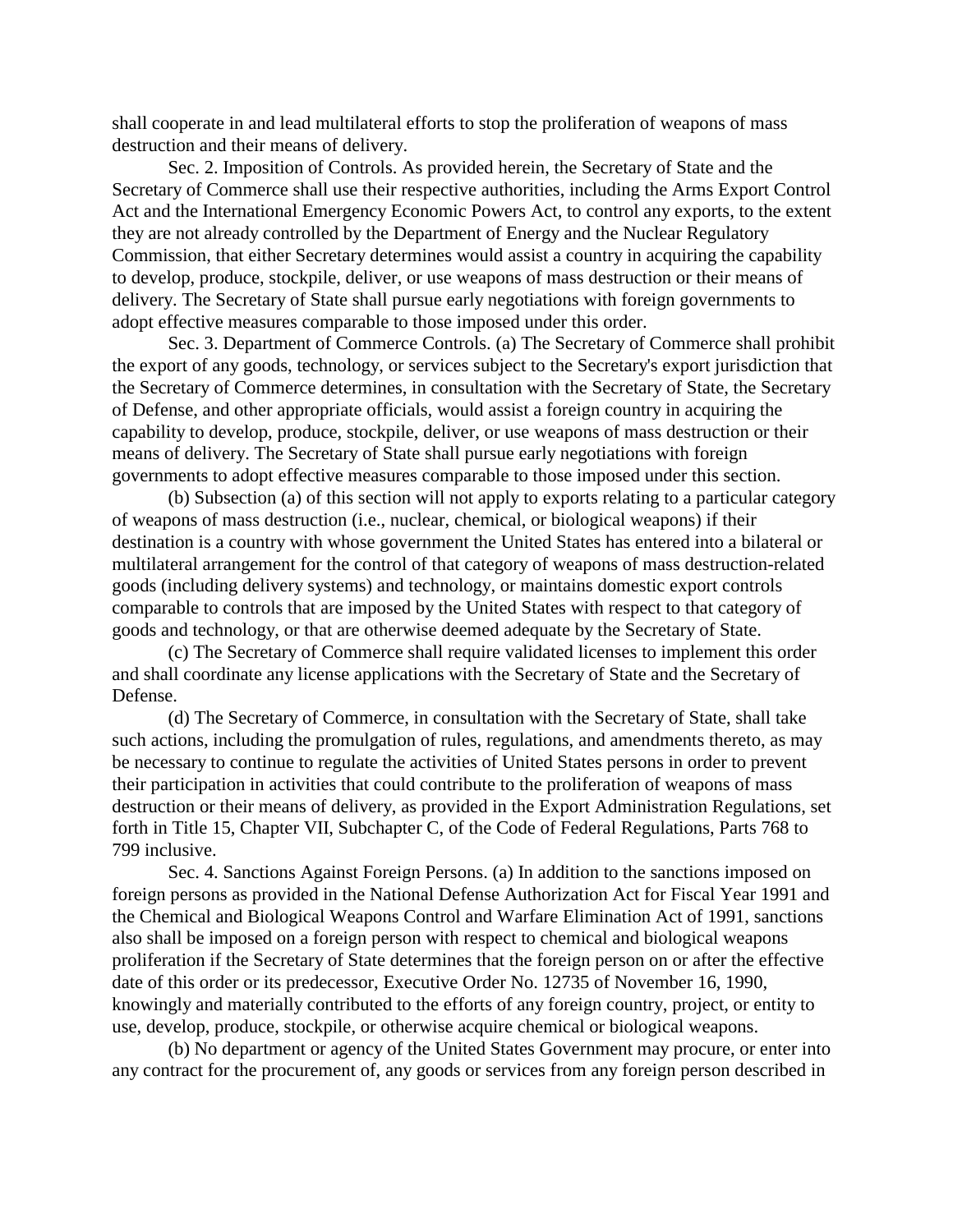subsection (a) of this section. The Secretary of the Treasury shall prohibit the importation into the United States of products produced by that foreign person.

(c) Sanctions pursuant to this section may be terminated or not imposed against foreign persons if the Secretary of State determines that there is reliable evidence that the foreign person concerned has ceased all activities referred to in subsection (a).

(d) The Secretary of State and the Secretary of the Treasury may provide appropriate exemptions for procurement contracts necessary to meet U.S. operational military requirements or requirements under defense production agreements, sole source suppliers, spare parts, components, routine servicing and maintenance of products, and medical and humanitarian items. They may provide exemptions for contracts in existence on the date of this order under appropriate circumstances.

Sec. 5. Sanctions Against Foreign Countries. (a) In addition to the sanctions imposed on foreign countries as provided in the Chemical and Biological Weapons Control and Warfare Elimination Act of 1991, sanctions also shall be imposed on a foreign country as specified in subsection (b) of this section, if the Secretary of State determines that the foreign country has, on or after the effective date of this order or its predecessor, Executive Order No. 12735 of November 16, 1990, (1) used chemical or biological weapons in violation of international law; (2) made substantial preparations to use chemical or biological weapons in violation of international law; or (3) developed, produced, stockpiled, or otherwise acquired chemical or biological weapons in violation of international law.

(b) The following sanctions shall be imposed on any foreign country identified in subsection (a)(1) of this section unless the Secretary of State determines, on grounds of significant foreign policy or national security, that any individual sanction should not be applied. The sanctions specified in this section may be made applicable to the countries identified in subsections (a)(2) or (a)(3) when the Secretary of State determines that such action will further the objectives of this order pertaining to proliferation. The sanctions specified in subsection (b)(2) below shall be imposed with the concurrence of the Secretary of the Treasury.

(1) Foreign Assistance. No assistance shall be provided to that country under the Foreign Assistance Act of 1961, or any successor act, or the Arms Export Control Act, other than assistance that is intended to benefit the people of that country directly and that is not channeled through governmental agencies or entities of that country.

(2) Multilateral Development Bank Assistance. The United States shall oppose any loan or financial or technical assistance to that country by international financial institutions in accordance with section 701 of the International Financial Institutions Act (22 U.S.C. 262d).

(3) Denial of Credit or Other Financial Assistance. The United States shall deny to that country any credit or financial assistance by any department, agency, or instrumentality of the United States Government.

(4) Prohibition of Arms Sales. The United States Government shall not, under the Arms Export Control Act, sell to that country any defense articles or defense services or issue any license for the export of items on the United States Munitions List.

(5) Exports of National Security-Sensitive Goods and Technology. No exports shall be permitted of any goods or technologies controlled for national security reasons under the Export Administration Regulations.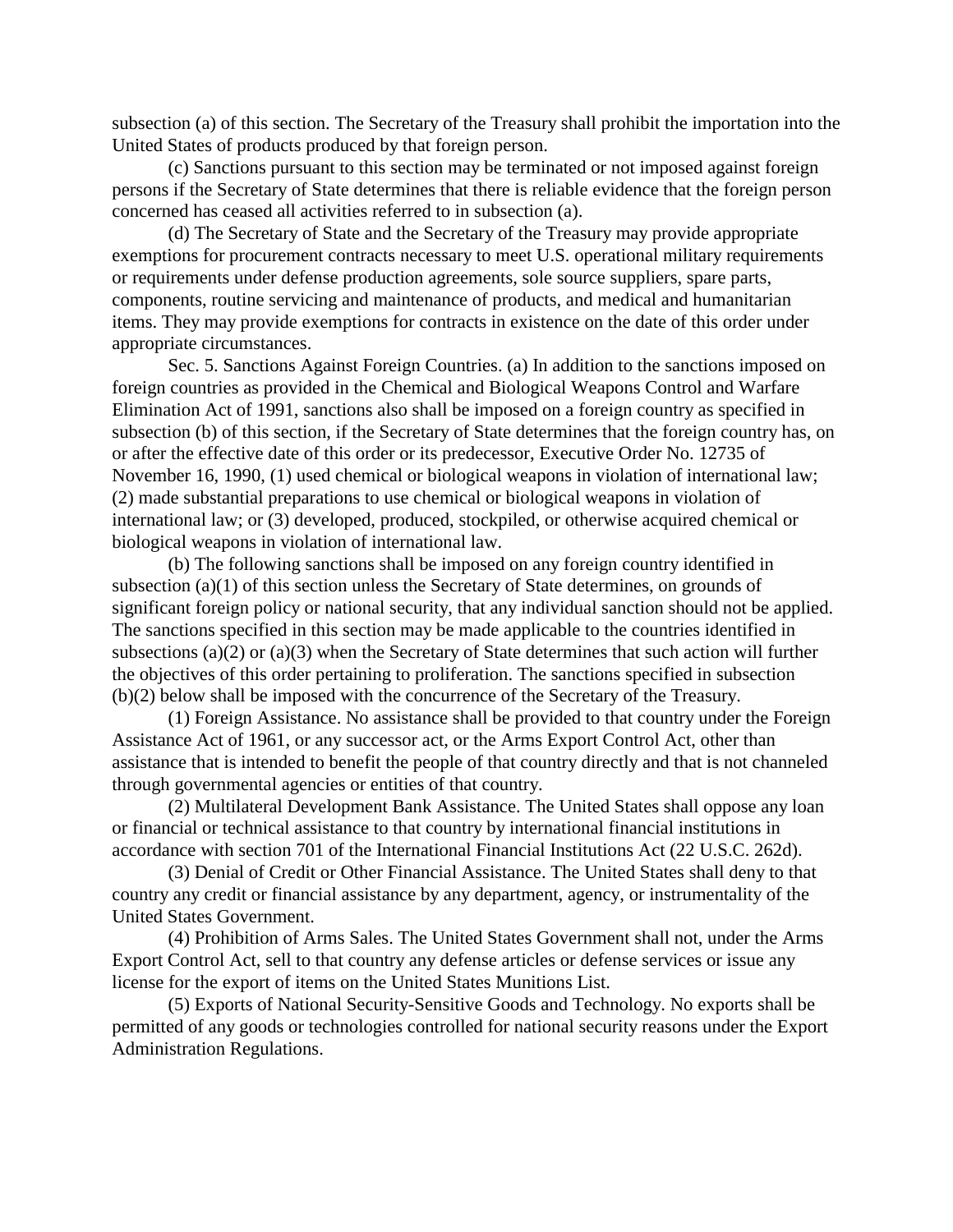(6) Further Export Restrictions. The Secretary of Commerce shall prohibit or otherwise substantially restrict exports to that country of goods, technology, and services (excluding agricultural commodities and products otherwise subject to control).

(7) Import Restrictions. Restrictions shall be imposed on the importation into the United States of articles (that may include petroleum or any petroleum product) that are the growth, product, or manufacture of that country.

(8) Landing Rights. At the earliest practicable date, the Secretary of State shall terminate, in a manner consistent with international law, the authority of any air carrier that is controlled in fact by the government of that country to engage in air transportation (as defined in section 101(10) of the Federal Aviation Act of 1958 (49 U.S.C. App. 1301(10)).

Sec. 6. Duration. Any sanctions imposed pursuant to sections 4 or 5 of this order shall remain in force until the Secretary of State determines that lifting any sanction is in the foreign policy or national security interests of the United States or, as to sanctions under section 4 of this order, until the Secretary has made the determination under section 4(c).

Sec. 7. Implementation. The Secretary of State, the Secretary of the Treasury, and the Secretary of Commerce are hereby authorized and directed to take such actions, including the promulgation of rules and regulations, as may be necessary to carry out the purposes of this order. These actions, and in particular those in sections 4 and 5 of this order, shall be made in consultation with the Secretary of Defense and, as appropriate, other agency heads and shall be implemented in accordance with procedures established pursuant to Executive Order No. 12851. The Secretary concerned may redelegate any of these functions to other officers in agencies of the Federal Government. All heads of departments and agencies of the United States Government are directed to take all appropriate measures within their authority to carry out the provisions of this order, including the suspension or termination of licenses or other authorizations.

Sec. 8. Preservation of Authorities. Nothing in this order is intended to affect the continued effectiveness of any rules, regulations, orders, licenses, or other forms of administrative action issued, taken, or continued in effect heretofore or hereafter under the authority of the International Economic Emergency Powers Act, the Export Administration Act, the Arms Export Control Act, the Nuclear Non-proliferation Act, Executive Order No. 12730 of September 30, 1990, Executive Order No. 12735 of November 16, 1990, Executive Order No. 12924 of August 18, 1994, and Executive Order No. 12930 of September 29, 1994.

Sec. 9. Judicial Review. This order is not intended to create, nor does it create, any right or benefit, substantive or procedural, enforceable at law by a party against the United States, its agencies, officers, or any other person.

Sec. 10. Revocation of Executive Orders Nos. 12735 and 12930. Executive Order No. 12735 of November 16, 1990, and Executive Order No. 12930 of September 29, 1994, are hereby revoked.

Sec. 11. Effective Date. This order is effective immediately.

This order shall be transmitted to the Congress and published in the Federal Register. William J. Clinton

# **EXECUTIVE ORDER 12948 — January 24, 1995**

By the authority vested in me as President by the Constitution and the laws of the United States of America, including the International Emergency Economic Powers Act (50 U.S.C. 1701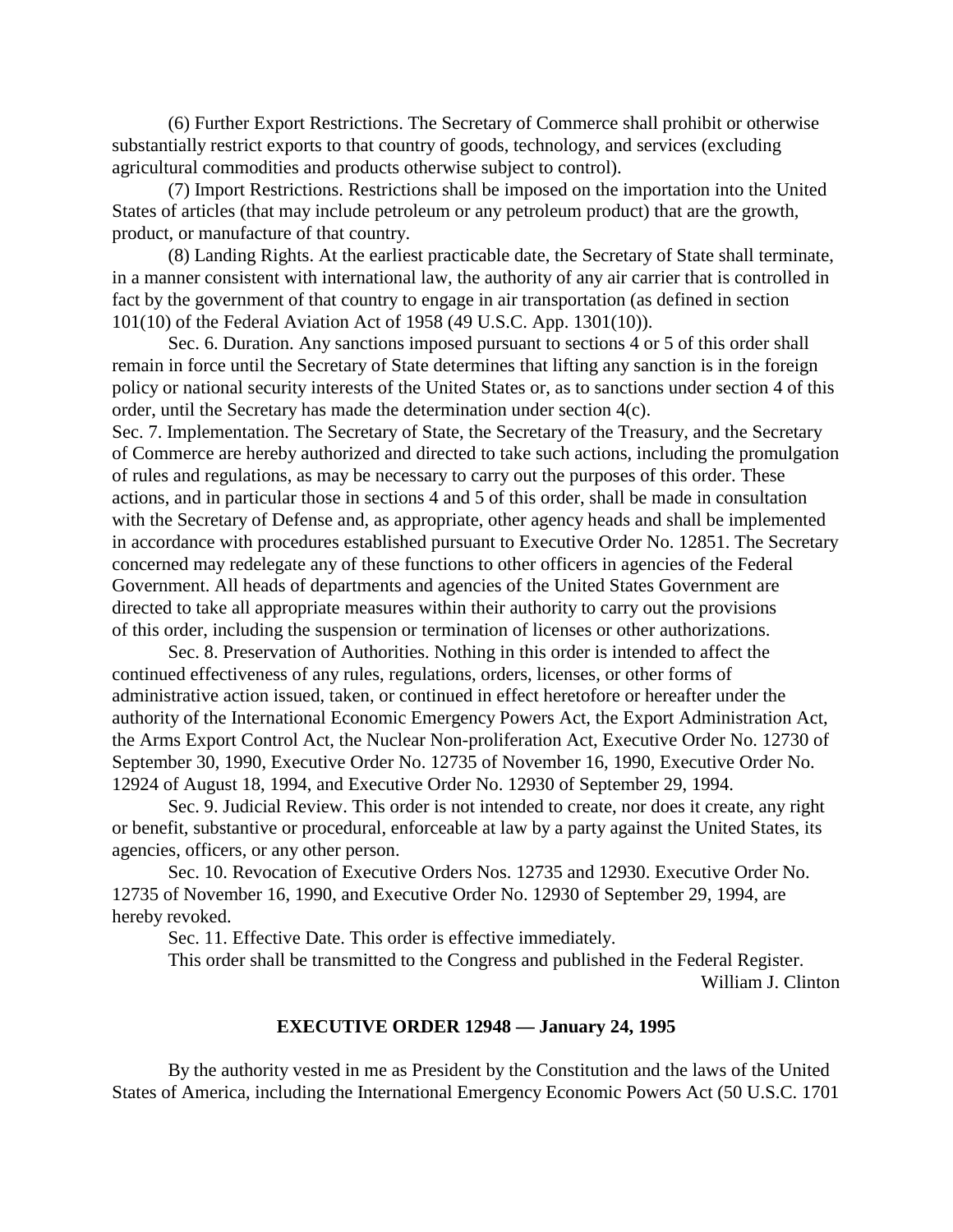et seq.) (IEEPA), the National Emergencies Act (50 U.S.C. 1601 et seq.), and section 301 of title 3, United States Code,

I, WILLIAM J. CLINTON, President of the United States of America, find that grave acts of violence committed by foreign terrorists that disrupt the Middle East peace process constitute an unusual and extraordinary threat to the national security, foreign policy, and economy of the United States, and hereby declare a national emergency to deal with that threat.

I hereby order:

Section 1. Except to the extent provided in section 203(b)(3) and (4) of IEEPA (50 U.S.C. 1702(b)(3) and (4)) and in regulations, orders, directives, or licenses that may be issued pursuant to this order, and notwithstanding any contract entered into or any license or permit granted prior to the effective date: (a) all property and interests in property of:

(i) the persons listed in the Annex to this order;

(ii) foreign persons designated by the Secretary of State, in coordination with the Secretary of the Treasury and the Attorney General, because they are found:

(A) to have committed, or to pose a significant risk of committing, acts of violence that have the purpose or effect of disrupting the Middle East peace process, or

(B) to assist in, sponsor, or provide financial, material, or technological support for, or services in support of, such acts of violence; and

(iii) persons determined by the Secretary of the Treasury, in coordination with the Secretary of State and the Attorney General, to be owned or controlled by, or to act for or on behalf of, any of the foregoing persons, that are in the United States, that hereafter come within the United States, or that hereafter come within the possession or control of United States persons, are blocked;

(b) any transaction or dealing by United States persons or within the United States in property or interests in property of the persons designated in or pursuant to this order is prohibited, including the making or receiving of any contribution of funds, goods, or services to or for the benefit of such persons;

(c) any transaction by any United States person or within the United States that evades or avoids, or has the purpose of evading or avoiding, or attempts to violate, any of the prohibitions set forth in this order, is prohibited.

Sec. 2. For the purposes of this order: (a) the term ''person'' means an individual or entity;

(b) the term ''entity'' means a partnership, association, corporation, or other organization, group, or subgroup;

(c) the term ''United States person'' means any United States citizen, permanent resident alien, entity organized under the laws of the United States (including foreign branches), or any person in the United States; and

(d) the term ''foreign person'' means any citizen or national of a foreign state (including any such individual who is also a citizen or national of the United States) or any entity not organized solely under the laws of the United States or existing solely in the United States, but does not include a foreign state.

Sec. 3. I hereby determine that the making of donations of the type specified in section  $203(b)(2)(A)$  of IEEPA (50 U.S.C. 1702(b)(2)(A)) by United States persons to persons designated in or pursuant to this order would seriously impair my ability to deal with the national emergency declared in this order, and hereby prohibit such donations as provided by section 1 of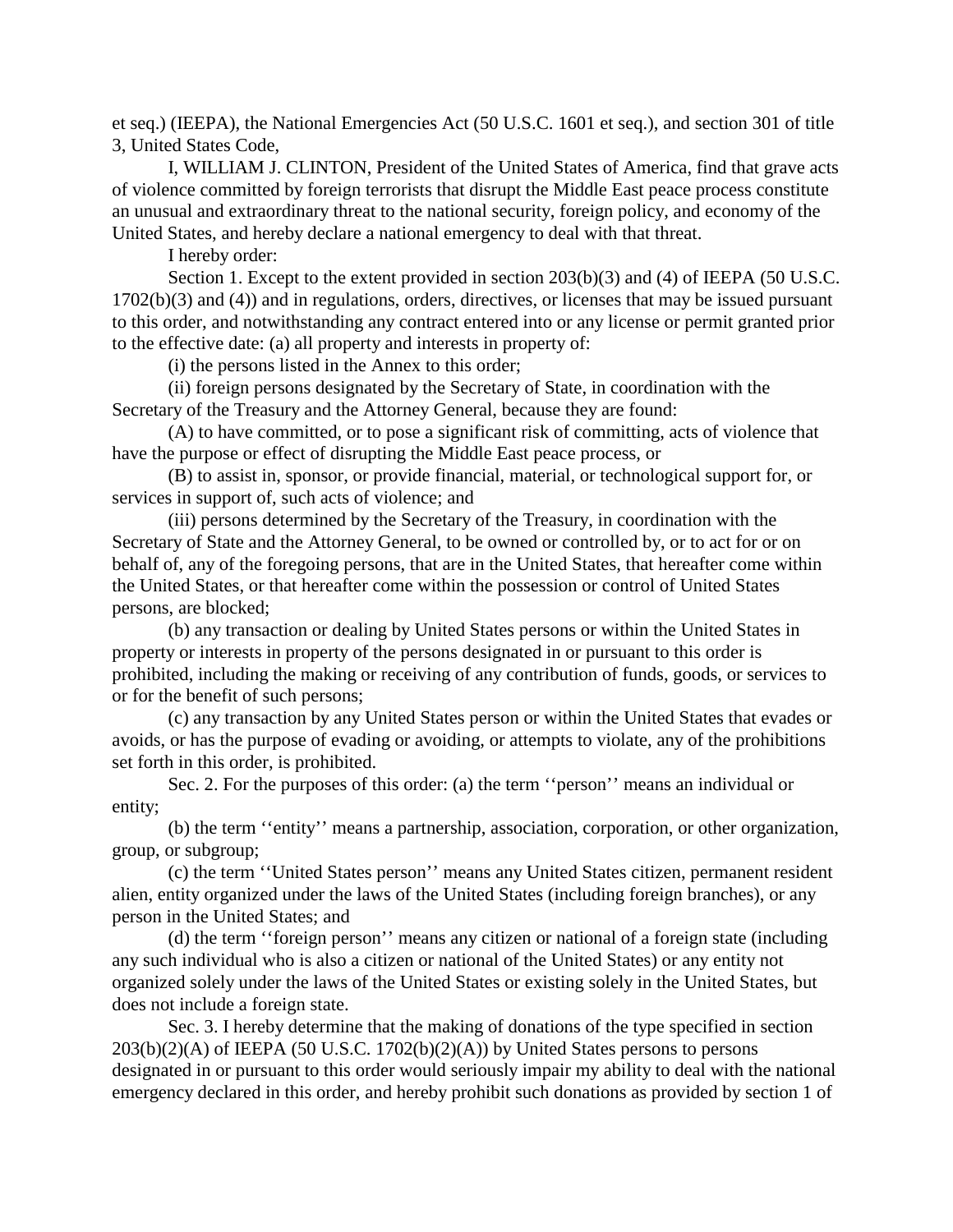this order.

Sec. 4. (a) The Secretary of the Treasury, in consultation with the Secretary of State and, as appropriate, the Attorney General, is hereby authorized to take such actions, including the promulgation of rules and regulations, and to employ all powers granted to me by IEEPA as may be necessary to carry out the purposes of this order. The Secretary of the Treasury may redelegate any of these functions to other officers and agencies of the United States Government. All agencies of the United States Government are hereby directed to take all appropriate measures within their authority to carry out the provisions of this order.

(b) Any investigation emanating from a possible violation of this order, or of any license, order, or regulation issued pursuant to this order, shall first be coordinated with the Federal Bureau of Investigation (FBI), and any matter involving evidence of a criminal violation shall be referred to the FBI for further investigation. The FBI shall timely notify the Department of the Treasury of any action it takes on such referrals.

Sec. 5. Nothing contained in this order shall create any right or benefit, substantive or procedural, enforceable by any party against the United States, its agencies or instrumentalities, its officers or employees, or any other person.

Sec. 6. (a) This order is effective at 12:01 a.m., eastern standard time on January 24, 1995.

(b) This order shall be transmitted to the Congress and published in the Federal Register. William J. Clinton

#### **EXECUTIVE ORDER 12957 — March 15, 1995**

By the authority vested in me as President by the Constitution and the laws of the United States of America, including the International Emergency Economic Powers Act (50 U.S.C. 1701 et seq.), the National Emergencies Act (50 U.S.C. 1601 et seq.), and section 301 of title 3, United States Code,

I, WILLIAM J. CLINTON, President of the United States of America, find that the actions and policies of the Government of Iran constitute an unusual and extraordinary threat to the national security, foreign policy, and economy of the United States, and hereby declare a national emergency to deal with that threat.

I hereby order:

Section 1. The following are prohibited, except to the extent provided in regulations, orders, directives, or licenses that may be issued pursuant to this order, and notwithstanding any contract entered into or any license or permit granted prior to the effective date of this order: (a) the entry into or performance by a United States person, or the approval by a United States person of the entry into or performance by an entity owned or controlled by a United States person, of (i) a contract that includes overall supervision and management responsibility for the development of petroleum resources located in Iran, or (ii) a guaranty of another person's performance under such a contract;

(b) the entry into or performance by a United States person, or the approval by a United States person of the entry into or performance by an entity owned or controlled by a United States person, of (i) a contract for the financing of the development of petroleum resources located in Iran, or (ii) a guaranty of another person's performance under such a contract; and (c) any transaction by any United States person or within the United States that evades or avoids, or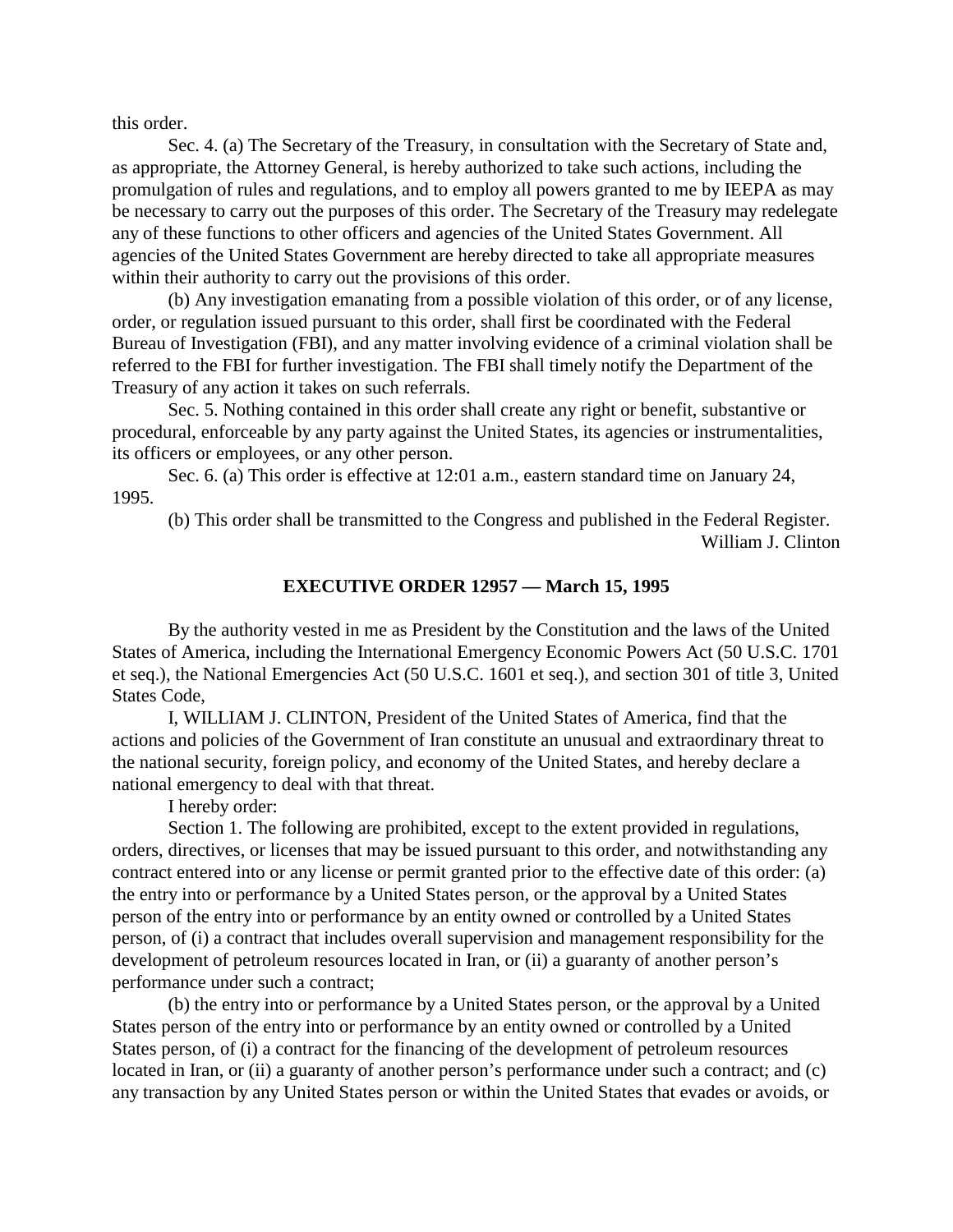has the purpose of evading or avoiding, or attempts to violate, any of the prohibitions set forth in this order.

Sec. 2. For the purposes of this order: (a) The term ''person'' means an individual or entity;

(b) The term ''entity'' means a partnership, association, trust, joint venture, corporation, or other organization;

(c) The term ''United States person'' means any United States citizen, permanent resident alien, entity organized under the laws of the United States (including foreign branches), or any person in the United States; and

(d) The term ''Iran'' means the land territory claimed by Iran and any other area over which Iran claims sovereignty, sovereign rights or jurisdiction, including the territorial sea, exclusive economic zone, and continental shelf claimed by Iran.

Sec. 3. The Secretary of the Treasury, in consultation with the Secretary of State, is hereby authorized to take such actions, including the promulgation of rules and regulations, and to employ all powers granted to me by the International Emergency Economic Powers Act as may be necessary to carry out the purposes of this order. The Secretary of the Treasury may redelegate any of these functions to other officers and agencies of the United States Government. All agencies of the United States Government are hereby directed to take all appropriate measures within their authority to carry out the provisions of this order.

Sec. 4. Nothing contained in this order shall create any right or benefit, substantive or procedural, enforceable by any party against the United States, its agencies or instrumentalities, its officers or employees, or any other person.

Sec. 5. (a) This order is effective at 12:01 a.m., eastern standard time, on March 16, 1995.

(b) This order shall be transmitted to the Congress and published in the Federal Register. William J. Clinton

#### **EXECUTIVE ORDER 12978 — October 21, 1995**

By the authority vested in me as President by the Constitution and the laws of the United States of America, including the International Emergency Economic Powers Act (50 U.S.C. 1701 et seq.) (IEEPA), the National Emergencies Act (50 U.S.C. 1601 et seq.), and section 301 of title 3, United States Code,

I, WILLIAM J. CLINTON, President of the United States of America, find that the actions of significant foreign narcotics traffickers centered in Colombia, and the unparalleled violence, corruption, and harm that they cause in the United States and abroad, constitute an unusual and extraordinary threat to the national security, foreign policy, and economy of the United States, and hereby declare a national emergency to deal with that threat.

Section 1. Except to the extent provided in section 203(b) of IEEPA (50 U.S.C. 1702(b)) and in regulations, orders, directives, or licenses that may be issued pursuant to this order, and notwithstanding any contract entered into or any license or permit granted prior to the effective date, I hereby order blocked all property and interests in property that are or hereafter come within the United States, or that are or hereafter come within the possession or control of United States persons, of:

(a) the foreign persons listed in the Annex to this order;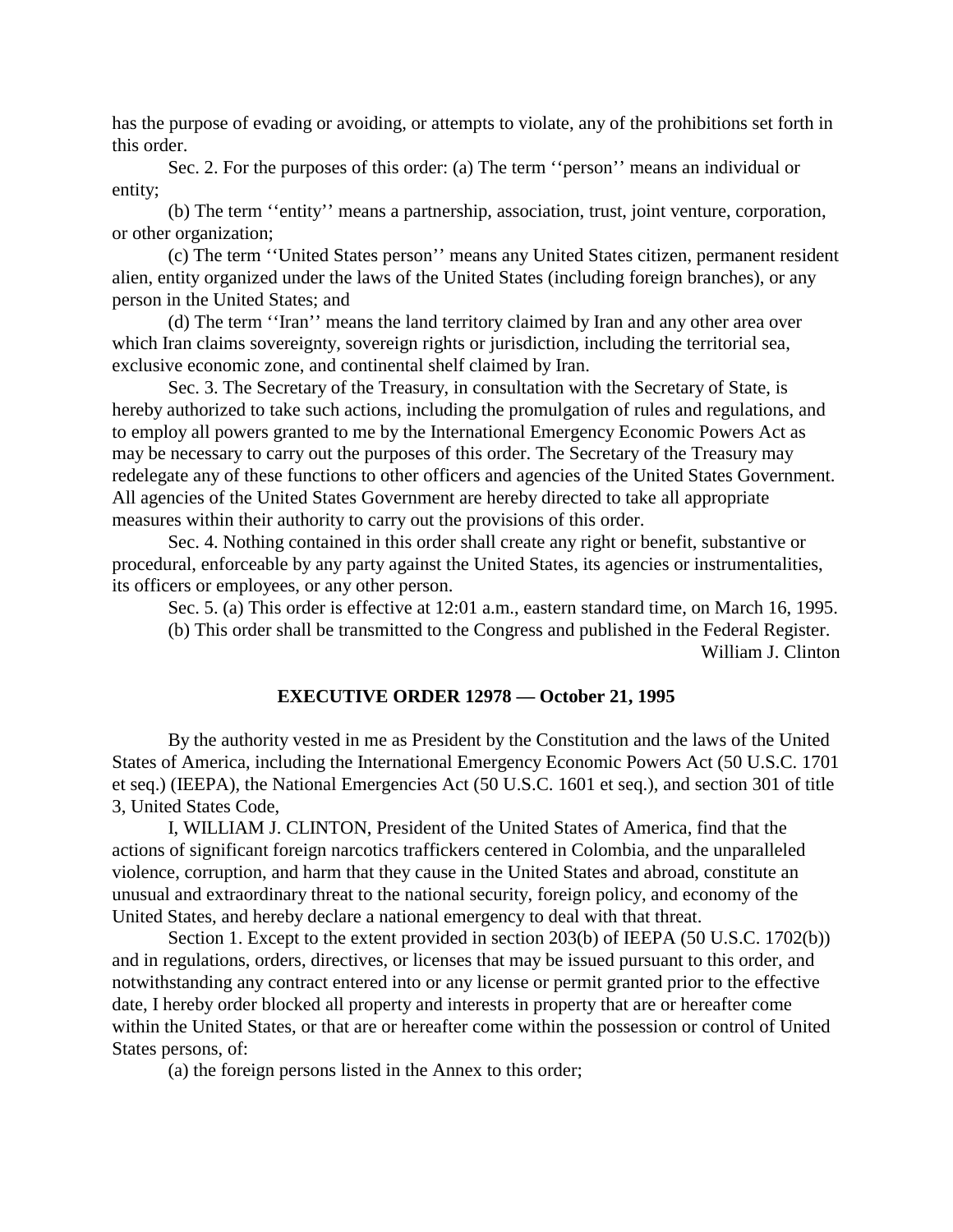(b) foreign persons determined by the Secretary of the Treasury, in consultation with the Attorney General and the Secretary of State:

(i) to play a significant role in international narcotics trafficking centered in Colombia; or

(ii) materially to assist in, or provide financial or technological support for or goods or services in support of, the narcotics trafficking activities of persons designated in or pursuant to this order; and

(c) persons determined by the Secretary of the Treasury, in consultation with the Attorney General and the Secretary of State, to be owned or controlled by, or to act for or on behalf of, persons designated in or pursuant to this order.

Sec. 2. Further, except to the extent provided in section 203(b) of IEEPA and in regulations, orders, directives, or licenses that may be issued pursuant to this order, and notwithstanding any contract entered into or any license or permit granted prior to the effective date, I hereby prohibit the following:

(a) any transaction or dealing by United States persons or within the United States in property or interests in property of the persons designated in or pursuant to this order;

(b) any transaction by any United States person or within the United States that evades or avoids, or has the purpose of evading or avoiding, or attempts to violate, any of the prohibitions set forth in this order.

Sec. 3. For the purposes of this order:

(a) the term ''person'' means an individual or entity;

(b) the term ''entity'' means a partnership, association, corporation, or other organization, group or subgroup;

(c) the term ''United States person'' means any United States citizen or national, permanent resident alien, entity organized under the laws of the United States (including foreign branches), or any person in the United States:

(d) the term ''foreign person'' means any citizen or national of a foreign state (including any such individual who is also a citizen or national of the United States) or any entity not organized solely under the laws of the United States or existing solely in the United States, but does not include a foreign state; and

(e) the term ''narcotics trafficking'' means any activity undertaken illicitly to cultivate, produce, manufacture, distribute, sell, finance or transport, or otherwise assist, abet, conspire, or collude with others in illicit activities relating to, narcotic drugs, including, but not limited to, cocaine.

Sec. 4. The Secretary of the Treasury, in consultation with the Attorney General and the Secretary of State, is hereby authorized to take such actions, including the promulgation of rules and regulations, and to employ all powers granted to the President by IEEPA as may be necessary to carry out this order. The Secretary of the Treasury may redelegate any of these functions to other officers and agencies of the United States Government. All agencies of the United States Government are hereby directed to take all appropriate measures within their authority to carry out this order.

Sec. 5. Nothing contained in this order shall create any right or benefit, substantive or procedural, enforceable by any party against the United States, its agencies or instrumentalities, its officers or employees, or any other person.

Sec. 6. (a) This order is effective at 12:01 a.m. Eastern Daylight Time on October 22, 1995.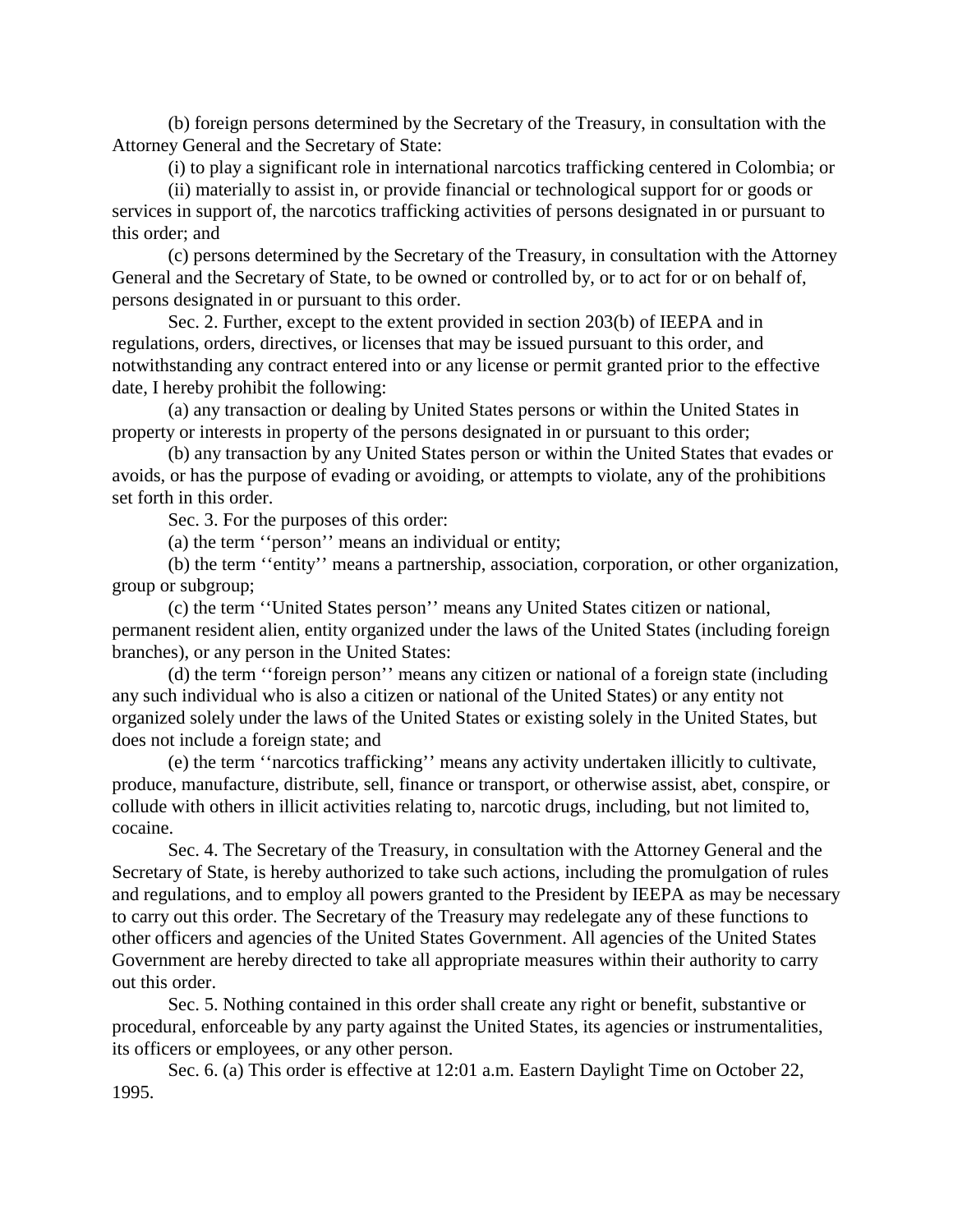(b) This order shall be transmitted to the Congress and published in the Federal Register. William J. Clinton

# **EXECUTIVE ORDER 13047 — May 20, 1998**

By the authority vested in me as President by the Constitution and the laws of the United States of America, including section 570 of the Foreign Operations, Export Financing, and Related Programs Appropriations Act, 1997 (Public Law 104–208) (the ''Act''), the International Emergency Economic Powers Act (50 U.S.C. 1701 et seq.) (IEEPA), the National Emergencies Act (50 U.S.C. 1601 et seq.), and section 301 of title 3 of the United States Code;

I, WILLIAM J. CLINTON, President of the United States of America, hereby determine and certify that, for purposes of section 570(b) of the Act, the Government of Burma has committed large-scale repression of the democratic opposition in Burma after September 30, 1996, and further determine that the actions and policies of the Government of Burma constitute an unusual and extraordinary threat to the national security and foreign policy of the United States and declare a national emergency to deal with that threat.

Section 1. Except to the extent provided in regulations, orders, directives, or licenses that may be issued in conformity with section 570 of the Act and pursuant to this order, I hereby prohibit new investment in Burma by United States persons.

Sec. 2. The following are also prohibited, except to the extent provided in section 203(b) of IEEPA (50 U.S.C. 1702(b)) or in regulations, orders, directives, or licenses that may be issued pursuant to this order:

(a) any approval or other facilitation by a United States person, wherever located, of a transaction by a foreign person where the transaction would constitute new investment in Burma prohibited by this order if engaged in by a United States person or within the United States; and

(b) any transaction by a United States person or within the United States that evades or avoids, or has the purpose of evading or avoiding, or attempts to violate, any of the prohibitions set forth in this order.

Sec. 3. Nothing in this order shall be construed to prohibit the entry into, performance of, or financing of a contract to sell or purchase goods, services, or technology, except:

(a) where the entry into such contract on or after the effective date of this order is for the general supervision and guarantee of another person's performance of a contract for the economic development of resources located in Burma; or

(b) where such contract provides for payment, in whole or in part, in:

(i) shares of ownership, including an equity interest, in the economic development of resources located in Burma; or

(ii) participation in royalties, earnings, or profits in the economic development of resources located in Burma.

Sec. 4. For the purposes of this order:

(a) the term ''person'' means an individual or entity;

(b) the term ''entity'' means a partnership, association, trust, joint venture, corporation, or other organization;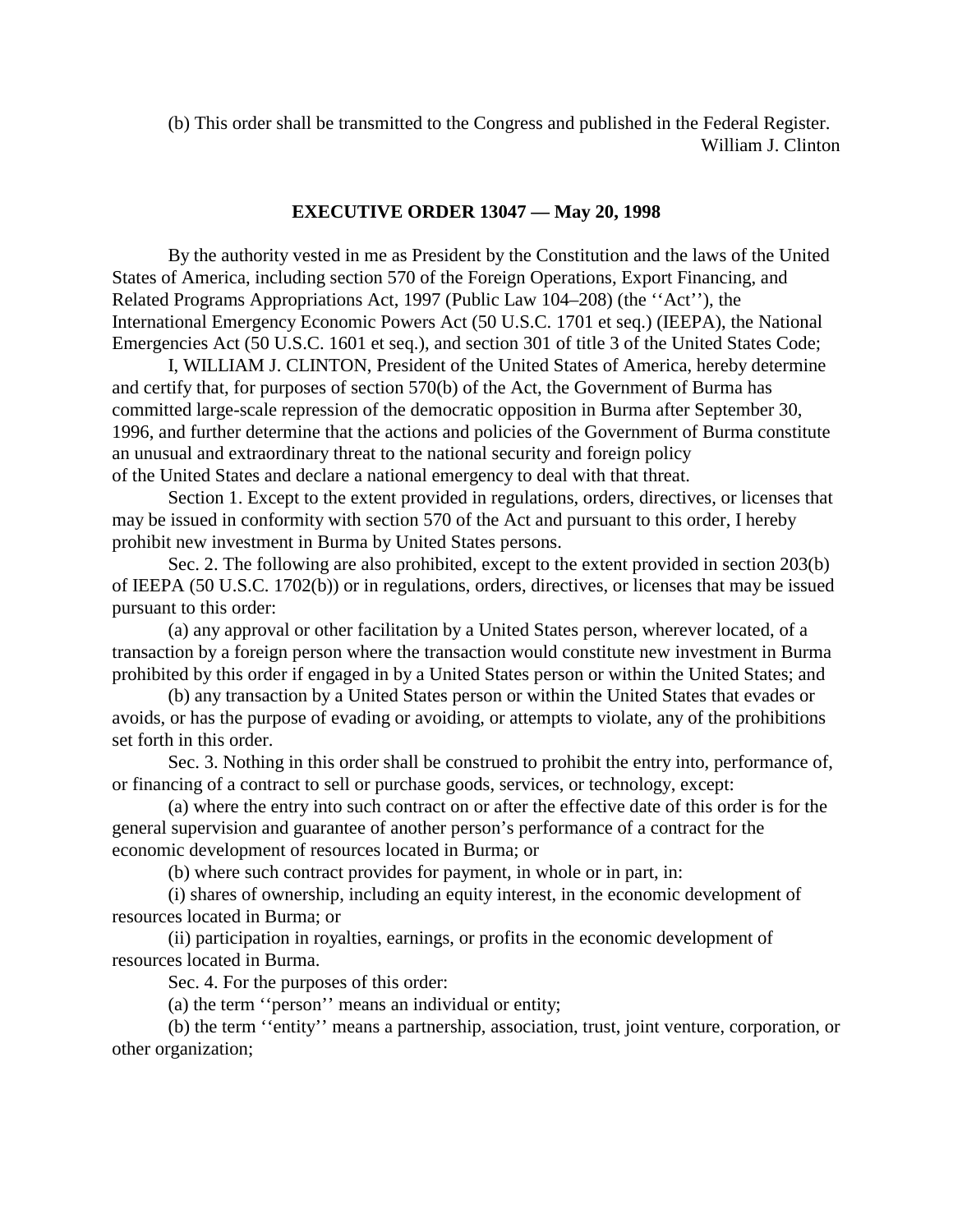(c) the term ''United States person'' means any United States citizen, permanent resident alien, juridical person organized under the laws of the United States (including foreign branches), or any person in the United States;

(d) the term ''new investment'' means any of the following activities, if such an activity is undertaken pursuant to an agreement, or pursuant to the exercise of rights under such an agreement, that is entered into with the Government of Burma or a nongovernmental entity in Burma on or after the effective date of this order:

(i) the entry into a contract that includes the economic development of resources located in Burma;

(ii) the entry into a contract providing for the general supervision and guarantee of another person's performance of a contract that includes the economic development of resources located in Burma;

(iii) the purchase of a share of ownership, including an equity interest, in the economic development of resources located in Burma; or

(iv) the entry into a contract providing for the participation in royalties, earnings, or profits in the economic development of resources located in Burma, without regard to the form of the participation;

(e) the term ''resources located in Burma'' means any resources, including natural, agricultural, commercial, financial, industrial, and human re-sources, located within the territory of Burma, including the territorial sea, or located within the exclusive economic zone or continental shelf of Burma;

(f) the term ''economic development of resources located in Burma'' shall not be construed to include not-for-profit educational, health, or other humanitarian programs or activities.

Sec. 5. I hereby delegate to the Secretary of State the functions vested in me under section 570(c) and (d) of the Act, to be exercised in consultation with the heads of other agencies of the United States Government as appropriate.

Sec. 6. The Secretary of the Treasury, in consultation with the Secretary of State, is hereby authorized to take such actions, including the promulgation of rules and regulations, and to employ all powers granted to me by

section 570(b) of the Act and by IEEPA, as may be necessary to carry out the purposes of this order. The Secretary of the Treasury may redelegate the authority set forth in this order to other officers and agencies of the United States Government. All agencies of the United States Government are hereby directed to take all appropriate measures within their authority to carry out the provisions of this order.

Sec. 7. Nothing contained in this order shall create any right or benefit, substantive or procedural, enforceable by any party against the United States, its agencies or instrumentalities, its officers or employees, or any other person.

Sec. 8. (a) This order shall take effect at 12:01 a.m., eastern daylight time, May 21, 1997.

(b) This order shall be transmitted to the Congress and published in the Federal Register.

William J. Clinton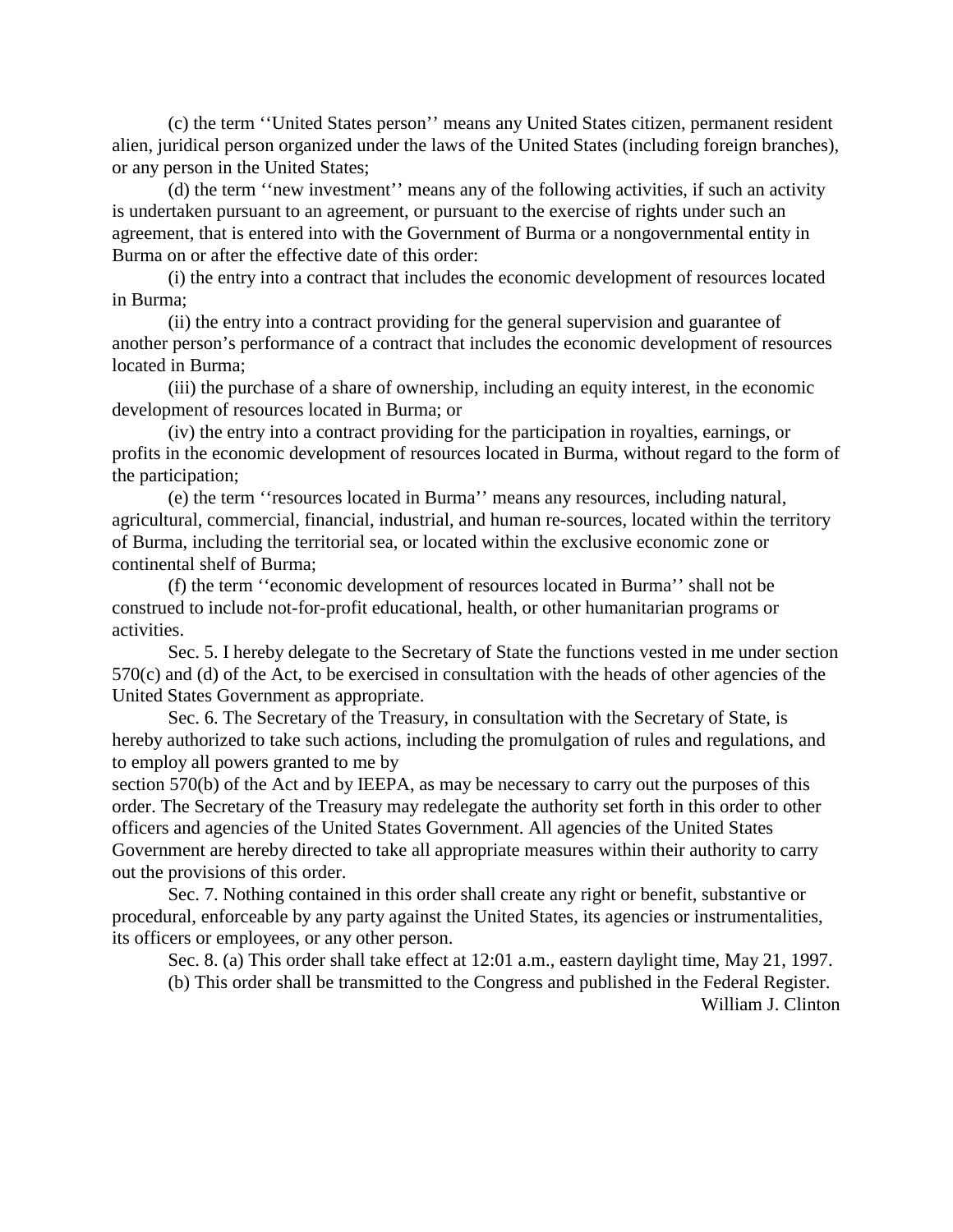## **EXECUTIVE ORDER 13067 — November 3, 1998**

By the authority vested in me as President by the Constitution and the laws of the United States of America, including the International Emergency Economic Powers Act (50 U.S.C. 1701 et seq.) (IEEPA), the National Emergencies Act (50 U.S.C. 1601 et seq.), and section 301 of title 3, United States Code;

I, WILLIAM J. CLINTON, President of the United States of America, find that the policies and actions of the Government of Sudan, including continued support for international terrorism; ongoing efforts to destabilize neighboring governments; and the prevalence of human rights violations, including slavery and the denial of religious freedom, constitute an unusual and extraordinary threat to the national security and foreign policy of the United States, and hereby declare a national emergency to deal with that threat.

I hereby order:

Section 1. Except to the extent provided in section 203(b) of IEEPA (50 U.S.C. 1702(b)) and in regulations, orders, directives, or licenses that may be issued pursuant to this order, all property and interests in property of the Government of Sudan that are in the United States, that hereafter come within the United States, or that hereafter come within the possession or control of United States persons, including their overseas branches, are blocked.

Sec. 2. The following are prohibited, except to the extent provided in section 203(b) of IEEPA (50 U.S.C. 1702(b)) and in regulations, orders, directives, or licenses that may be issued pursuant to this order:

(a) the importation into the United States of any goods or services of Sudanese origin, other than information or informational materials;

(b) the exportation or reexportation, directly or indirectly, to Sudan of any goods, technology (including technical data, software, or other information), or services from the United States or by a United States person, wherever located, or requiring the issuance of a license by a Federal agency, except for donations of articles intended to relieve human suffering, such as food, clothing, and medicine;

(c) the facilitation by a United States person, including but not limited to brokering activities, of the exportation or reexportation of goods, technology, or services from Sudan to any destination, or to Sudan from any location;

(d) the performance by any United States person of any contract, including a financing contract, in support of an industrial, commercial, public utility, or governmental project in Sudan;

(e) the grant or extension of credits or loans by any United States person to the Government of Sudan;

(f) any transaction by a United States person relating to transportation of cargo to or from Sudan; the provision of transportation of cargo to or from the United States by any Sudanese person or any vessel or aircraft of Sudanese registration; or the sale in the United States by any person holding authority under subtitle 7 of title 49, United States Code, of any transportation of cargo by air that includes any stop in Sudan; and

(g) any transaction by any United States person or within the United States that evades or avoids, or has the purpose of evading or avoiding, or attempts to violate, any of the prohibitions set forth in this order.

Sec. 3. Nothing in this order shall prohibit: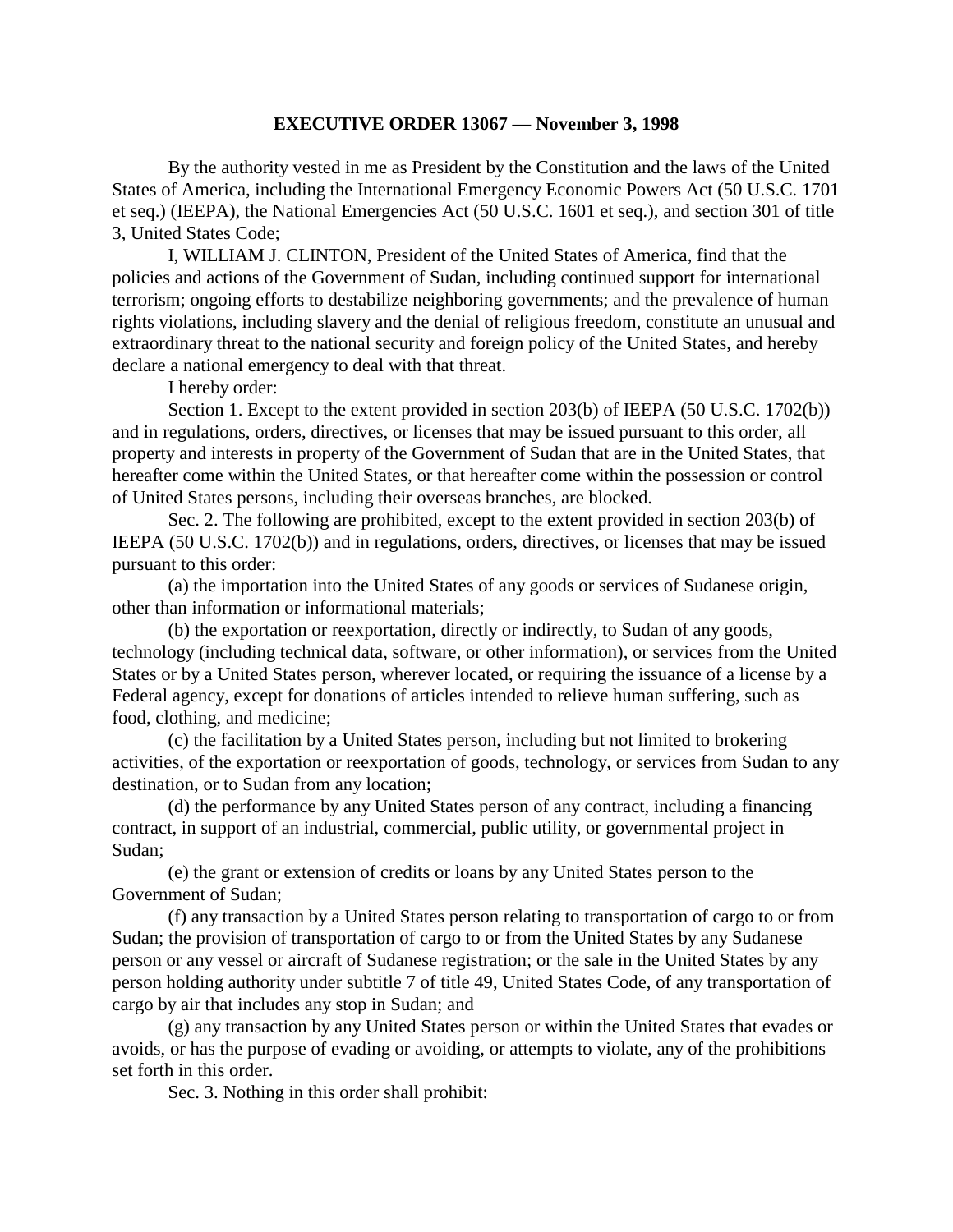(a) transactions for the conduct of the official business of the Federal Government or the United Nations by employees thereof; or

(b) transactions in Sudan for journalistic activity by persons regularly employed in such capacity by a news-gathering organization.

Sec. 4. For the purposes of this order:

(a) the term ''person'' means an individual or entity;

(b) the term ''entity'' means a partnership, association, trust, joint venture, corporation, or other organization;

(c) the term ''United States person'' means any United States citizen, permanent resident alien, entity organized under the laws of the United States (including foreign branches), or any person in the United States; and

(d) the term ''Government of Sudan'' includes the Government of Sudan, its agencies, instrumentalities and controlled entities, and the Central Bank of Sudan.

Sec. 5. The Secretary of the Treasury, in consultation with the Secretary of State and, as appropriate, other agencies, is hereby authorized to take such actions, including the promulgation of rules and regulations, and to employ all powers granted to me by IEEPA, as may be necessary to carry out the purposes of this order. The Secretary of the Treasury may redelegate any of these functions to other officers and agencies of the United States Government. All agencies of the United States Government are hereby directed to take all appropriate measures within their authority to carry out the provisions of this order.

Sec. 6. Nothing contained in this order shall create any right or benefit, substantive or procedural, enforceable by any party against the United States, its agencies or instrumentalities, its officers or employees, or any other person.

Sec. 7. (a) This order shall take effect at 12:01 a.m. eastern standard time on November 4, 1997, except that trade transactions under contracts in force as of the effective date of this order may be performed pursuant to their terms through 12:01 a.m. eastern standard time on December 4, 1997, and letters of credit and other financing agreements for such underlying trade transactions may be performed pursuant to their terms.

(b) This order shall be transmitted to the Congress and published in the Federal Register. William J. Clinton

# **EXECUTIVE ORDER 13129 — July 4, 1999**

By the authority vested in me as President by the Constitution and the laws of the United States of America, including the International Emergency Economic Powers Act (50 U.S.C. 1701 et seq.)(``IEEPA''), the National Emergencies Act (50 U.S.C. 1601 et seq.), and section 301 of title 3, United States Code,

I, WILLIAM J. CLINTON, President of the United States of America, find that the actions and policies of the Taliban in Afghanistan, in allowing territory under its control in Afghanistan to be used as a safe haven and base of operations for Usama bin Ladin and the Al-Qaida organization who have committed and threaten to continue to commit acts of violence against the United States and its nationals, constitute an unusual and extraordinary threat to the national security and foreign policy of the United States, and hereby declare a national emergency to deal with that threat.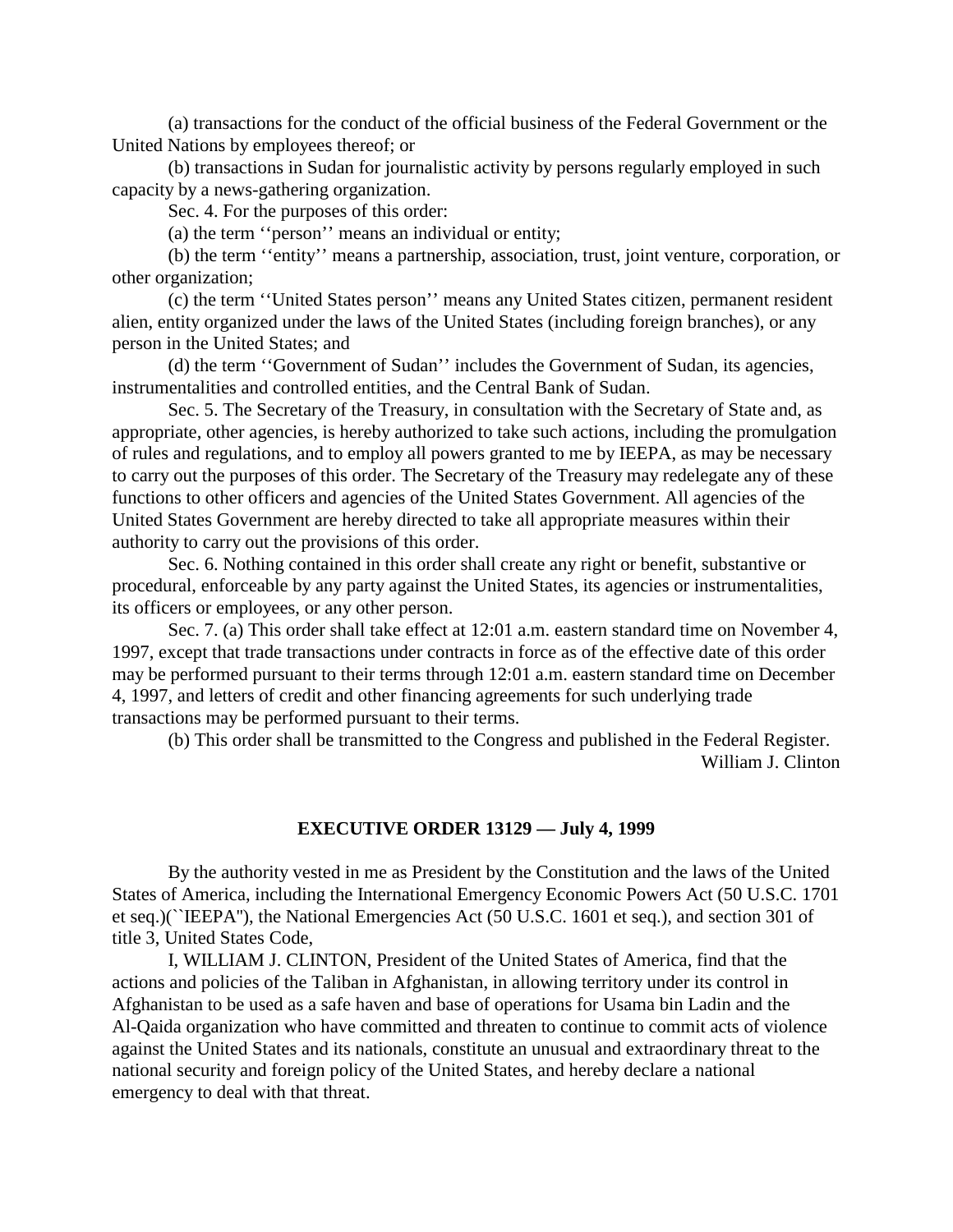I hereby order:

Section 1. Except to the extent provided in section 203(b) of IEEPA (50 U.S.C. 1702(b)) and in regulations, orders, directives, or licenses that may be issued pursuant to this order, and notwithstanding any contract entered into or any license or permit granted prior to the effective date:

(a) all property and interests in property of the Taliban; and

(b) all property and interests in property of persons determined by the Secretary of the Treasury, in consultation with the Secretary of State and the Attorney General:

(i) to be owned or controlled by, or to act for or on behalf of, the Taliban; or

(ii) to provide financial, material, or technological support for, or services in support of, any of the foregoing,

that are in the United States, that hereafter come within the United States, or that are or hereafter come within the possession or control of United States persons, are blocked.

Sec. 2. Except to the extent provided in section 203(b) of IEEPA (50 U.S.C. 1702(b)) and in regulations, orders, directives, or licenses that may be issued pursuant to this order, and notwithstanding any contract entered into or any license or permit granted prior to the effective date:

(a) any transaction or dealing by United States persons or within the United States in property or interests in property blocked pursuant to this order is prohibited, including the making or receiving of any contribution of funds, goods, or services to or for the benefit of the Taliban or persons designated pursuant to this order;

(b) the exportation, reexportation, sale, or supply, directly or indirectly, from the United States, or by a United States person, wherever located, of any goods, software, technology (including technical data), or services to the territory of Afghanistan controlled by the Taliban or to the Taliban or persons designated pursuant to this order is prohibited;

(c) the importation into the United States of any goods, software, technology, or services owned or controlled by the Taliban or persons designated pursuant to this order or from the territory of Afghanistan controlled by the Taliban is prohibited;

 within the United States that evades or avoids, or has the purpose of evading or avoiding, or attempts to violate, any of the prohibitions set forth in this order is prohibited; and

(e) any conspiracy formed to violate any of the prohibitions set forth in this order is prohibited.

Sec. 3. The Secretary of the Treasury, in consultation with the Secretary of State, is hereby directed to authorize commercial sales of agricultural commodities and products, medicine, and medical equipment for civilian end use in the territory of Afghanistan controlled by the Taliban under appropriate safeguards to prevent diversion to military, paramilitary, or terrorist end users or end use or to political end use.

Sec. 4. For the purposes of this order:

(a) the term ``person'' means an individual or entity;

(b) the term ``entity'' means a partnership, association, corporation, or other organization, group, or subgroup;

(c) the term ``the Taliban'' means the politicalmilitary entity headquartered in Kandahar, Afghanistan that as of the date of this order exercises de facto control over the territory of Afghanistan described in paragraph (d) of this section, its agencies and instrumentalities, and the Taliban leaders listed in the Annex to this order or designated by the Secretary of State in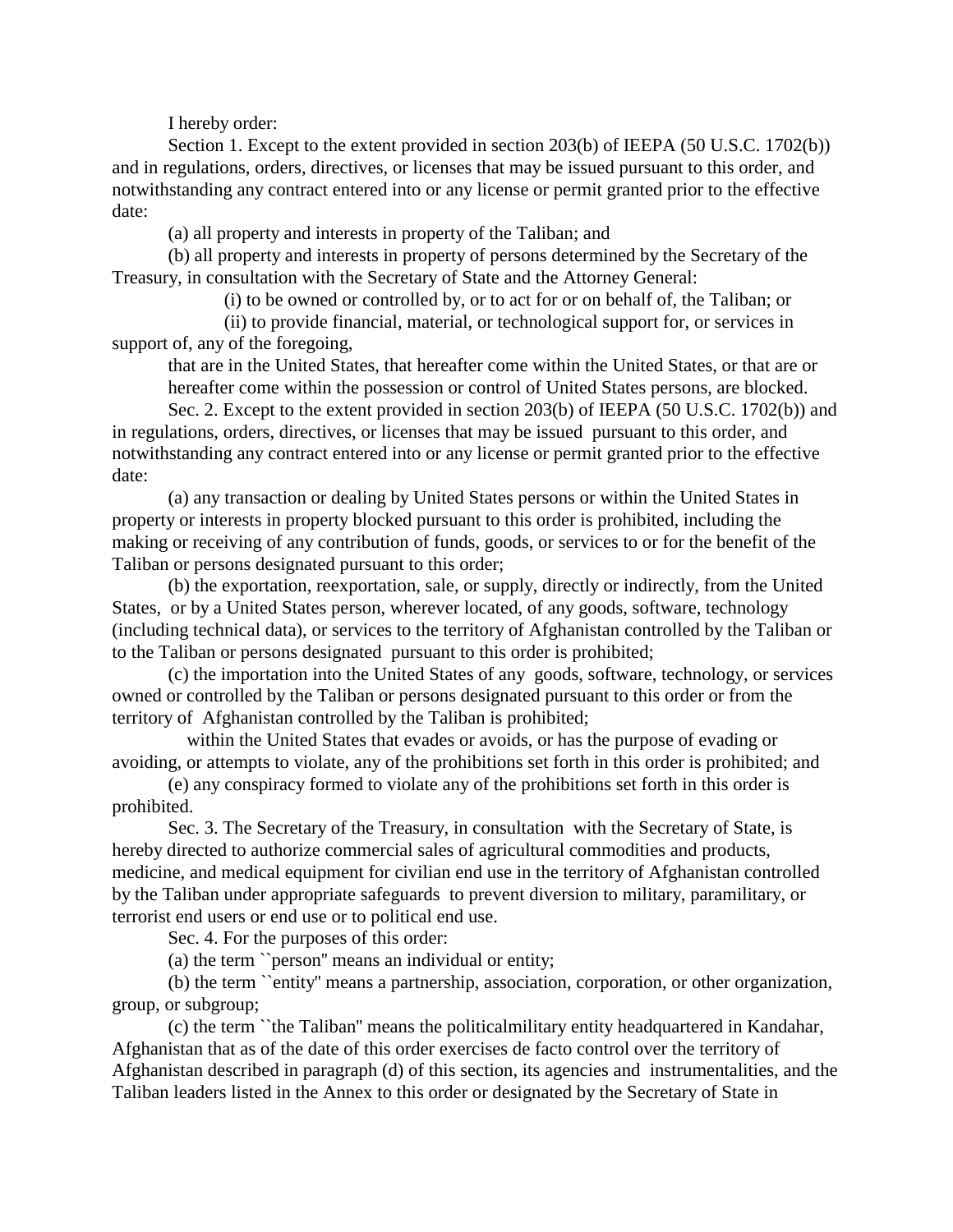consultation with the Secretary of the Treasury and the Attorney General. The Taliban is also known as the ``Taleban,'' ``Islamic Movement of Taliban,'' ``the Taliban Islamic Movement,'' ``Talibano Islami Tahrik,'' and ``Tahrike Islami'a Taliban''

(d) the term ``territory of Afghanistan controlled by the Taliban'' means the territory referred to as the ``Islamic Emirate of Afghanistan,'' known in Pashtun as ``de Afghanistan Islami Emarat'' or in Dari as ``Emarat Islami-e Afghanistan,'' including the following provinces of the country of Afghanistan: Kandahar, Farah, Helmund, Nimruz, Herat, Badghis, Ghowr, Oruzghon, Zabol, Paktiha, Ghazni, Nangarhar, Lowgar, Vardan, Faryab, Jowlan, Balkh, and Paktika. The Secretary of State, in consultation with the Secretary of the Treasury, is hereby authorized to modify the description of the term ``territory of Afghanistan controlled by the Taliban''

(e) the term ``United States person'' means any United States citizen, permanent resident alien, entity organized under the laws of the United States (including foreign branches), or any person in the United States.

Sec. 5. The Secretary of the Treasury, in consultation with the Secretary of State and the Attorney General, is hereby authorized to take such actions, including the promulgation of rules and regulations, and to employ all powers granted to me by IEEPA as may be necessary to carry out the purposes of this order. The Secretary of the Treasury may redelegate any of these functions to other officers and agencies of the United States Government. All agencies of the United States Government are hereby directed to take all appropriate measures within their authority to carry out the provisions of this order.

Sec. 6. Nothing contained in this order shall create any right or benefit, substantive or procedural, enforceable by any party against the United States, its agencies or instrumentalities, its officers or employees, or any other person.

Sec. 7. (a) This order is effective at 12:01 a.m. Eastern Daylight Time on July 6, 1999. (b) This order shall be transmitted to the Congress and published in the Federal Register.

William J. Clinton

Annex

Mohammed Omar (Amir al-Mumineen [Commander of the Faithful]);

#### **EXECUTIVE ORDER 13159 — June 21, 2000**

By the authority vested in me as President by the Constitution and the laws of the United States of America, including the International Emergency Economic Powers Act (IEEPA) (50 U.S.C. 1701 *et seq*.), the National Emergencies Act (50 U.S.C. 1601 *et seq*.), and section 301 of title 3, United States Code.

I, WILLIAM J. CLINTON, President of the United States of America, in view of the policies underlying Executive Order 12938 of November 14, 1994, and Executive Order 13085 of May 26, 1998, find that the risk of nuclear proliferation created by the accumulation of a large volume of weapons-usable fissile material in the territory of the Russian Federation constitutes an unusual and extraordinary threat to the national security and foreign policy of the United States, and hereby declare a national emergency to deal with that threat.

I hereby order: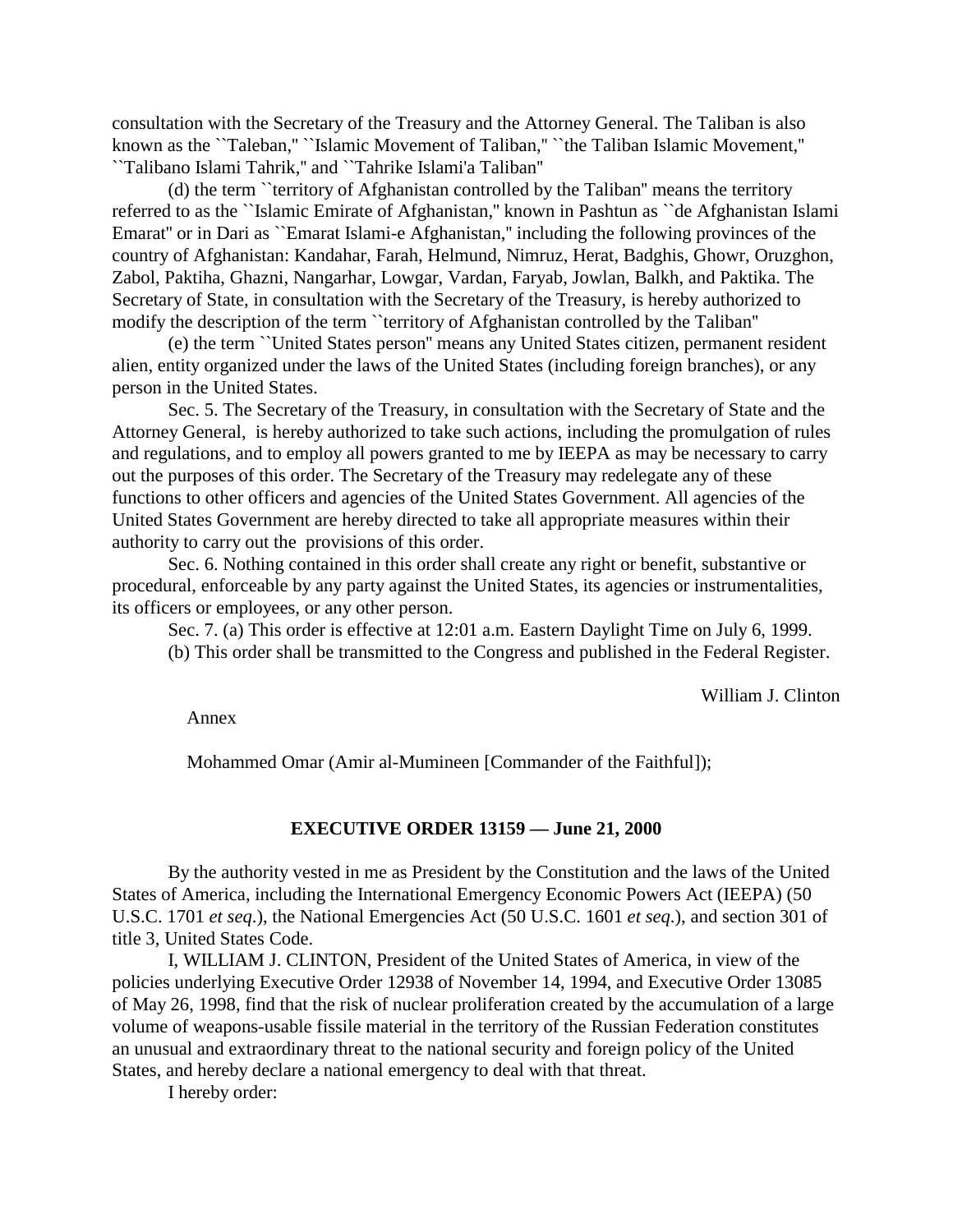**Section 1.** A major national security goal of the United States is to ensure that fissile material removed from Russian nuclear weapons pursuant to various arms control and disarmament agreements is dedicated to peaceful uses, subject to transparency measures, and protected from diversion to activities of proliferation concern. As reflected in Executive Order 13085, the full implementation of the Agreement Between the Government of the United States of America and the Government of the Russian Federation Concerning the Disposition of Highly Enriched Uranium Extracted from Nuclear Weapons, dated February 18, 1993, and related contracts and agreements (collectively, the "HEU Agreements"í) is essential to the attainment of this goal. The HEU Agreements provide for the conversion of approximately 500 metric tons of highly enriched uranium contained in Russian nuclear weapons into lowenriched uranium for use as fuel in commercial nuclear reactors. In furtherance of our national security goals, all heads of departments and agencies of the United States Government shall continue to take all appropriate measures within their authority to further the full implementation of the HEU Agreements.

**Sec. 2.** Government of the Russian Federation assets directly related to the implementation of the HEU Agreements currently may be subject to attachment, judgment, decree, lien, execution, garnishment, or other judicial process, thereby jeopardizing the full implementation of the HEU Agreements to the detriment of U.S. foreign policy. In order to ensure the preservation and proper and complete transfer to the Government of the Russian Federation of all payments due to it under the HEU Agreements, and except to the extent provided in regulations, orders, directives, or licenses that may hereafter be issued pursuant to this order, all property and interests in property of the Government of the Russian Federation directly related to the implementation of the HEU Agreements that are in the United States, that hereafter come within the United States, or that are or hereafter come within the possession or control of United States persons, including their overseas branches, are hereby blocked and may not be transferred, paid, exported, withdrawn, or otherwise dealt in. Unless licensed or authorized pursuant to this order, any attachment, judgment, decree, lien, execution, garnishment, or other judicial process is null and void with respect to any property or interest in property blocked pursuant to this order.

**Sec. 3.** For the purposes of this order: (a) The term "person" means an individual or entity;

(b) The term "entity" means a partnership, association, trust, joint venture, corporation, or other organization;

(c) The term "United States person" means any United States citizen; permanent resident alien; juridical person organized under the laws of the United States or any jurisdiction within the United States, including foreign branches; or any person in the United States; and

(d) The term "Government of the Russian Federation" means the Government of the Russian Federation, any political subdivision, agency, or instrumentality thereof, and any person owned or controlled by, or acting for or on behalf of, the Government of the Russian Federation.

**Sec. 4.** (a) The Secretary of the Treasury, in consultation with the Secretary of State, the Secretary of Energy, and, as appropriate, other agencies, is hereby authorized to take such actions, including the promulgation of rules and regulations, and to employ all powers granted to me by IEEPA, as may be necessary to carry out the purposes of this order. The Secretary of the Treasury may redelegate any of these functions to other officers and agencies of the United States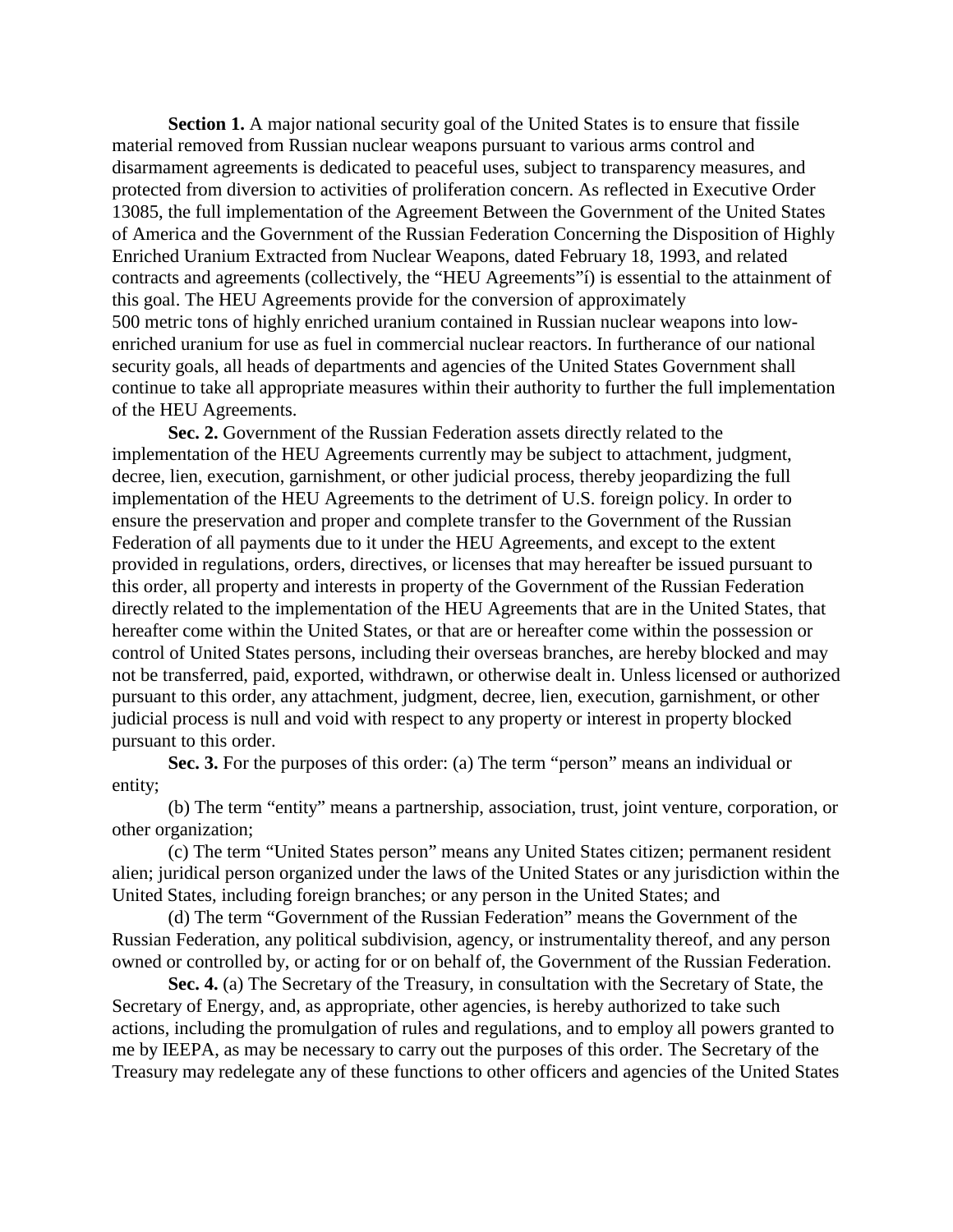Government. All agencies of the United States Government are hereby directed to take all appropriate measures within their statutory authority to carry out the provisions of this order.

(b) Nothing contained in this order shall relieve a person from any requirement to obtain a license or other authorization from any department or agency of the United States Government in compliance with applicable laws and regulations subject to the jurisdiction of the department or agency.

**Sec. 5.** This order is not intended to create, nor does it create, any right, benefit, or privilege, substantive or procedural, enforceable at law by a party against the United States, its agencies, officers, or any other person.

Sec. 6. (a) This order is effective at 12:01 a.m. eastern daylight time on June 22, 2000.

(b) This order shall be transmitted to the Congress and published in the Federal Register. William J. Clinton

#### **Executive Order 13194 — January 18, 2001**

By the authority vested in me as President by the Constitution and the laws of the United States of America, including the International Emergency Economic Powers Act (50 U.S.C. 1701 *et seq*.) (IEEPA), the National Emergencies Act (50 U.S.C. 1601 *et seq*.), section 5 of the United Nations Participation Act of 1945, as amended (22 U.S.C. 287c) (UNPA), and section 301 of title 3, United States Code, and in view of United Nations Security Council Resolution 1306 of July 5, 2000,

I, WILLIAM J. CLINTON, President of the United States of America, take note that the people of Sierra Leone have suffered the ravages of a brutal civil war for nearly 10 years, and that the United Nations Security Council has determined that the situation in Sierra Leone constitutes a threat to international peace and security in the region and also has expressed concerns regarding the role played by the illicit trade in diamonds in fueling the conflict in Sierra Leone. Sierra Leone's insurgent Revolutionary United Front's (RUF's) illicit trade in diamonds from Sierra Leone to fund its operations and procurement of weapons, the RUF's flagrant violation of the Lome Peace Agreement of July 7, 1999, and its attacks on personnel

of the United Nations Mission in Sierra Leone are direct challenges to the United States foreign policy objectives in the region as well as a direct challenge to the rule-based international order which is crucial to the peace and prosperity of the United States. Therefore, I find these actions constitute an unusual and extraordinary threat to the foreign policy of the United States and hereby declare a national emergency to deal with that threat.

In order to implement United Nations Security Council Resolution 1306 and to ensure that the direct or indirect importation into the United States of rough diamonds from Sierra Leone will not contribute financial support to aggressive actions by the RUF or to the RUFís procurement of weapons, while at the same time seeking to avoid undermining the legitimate diamond trade or diminishing confidence in the integrity of the legitimate diamond industry, I hereby order:

**Section 1.** Except to the extent provided in section 2 of this order and to the extent provided in regulations, orders, directives, or licenses issued pursuant to this order, and notwithstanding the existence of any rights or obligations conferred or imposed by any international agreement or any contract entered into or any license or permit granted prior to the